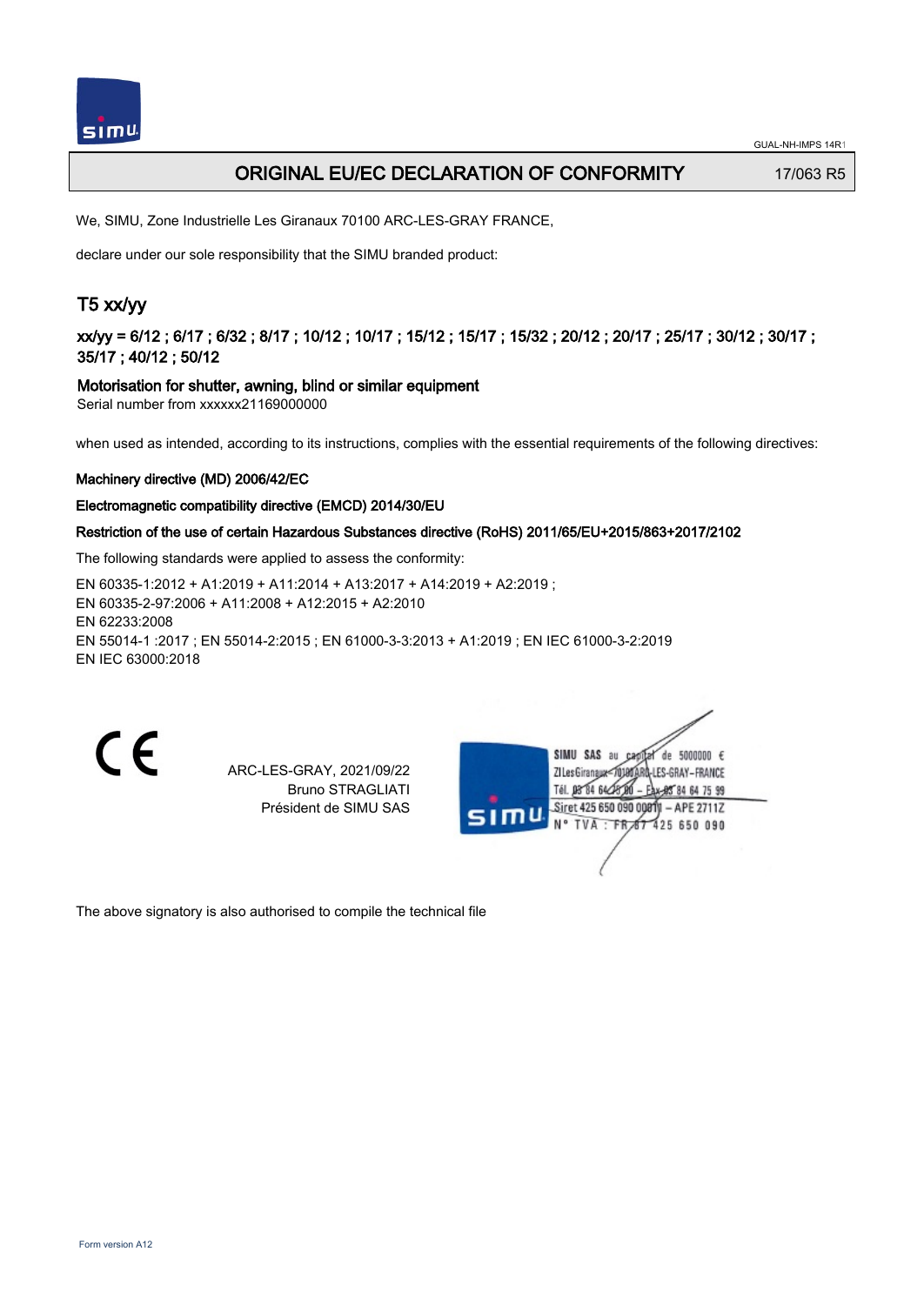



## ORIGINAL EU/EC DECLARATION OF CONFORMITY DECLARATION EU/CE DE CONFORMITE ORIGINALE

17/063 R5

We, SIMU, Zone Industrielle Les Giranaux 70100 ARC-LES-GRAY FRANCE, Nous,

declare under our sole responsibility that the SIMU branded product: declarons sous notre seule responsabilité que le produit de marque SIMU

# T5 xx/yy

## xx/yy = 6/12 ; 6/17 ; 6/32 ; 8/17 ; 10/12 ; 10/17 ; 15/12 ; 15/17 ; 15/32 ; 20/12 ; 20/17 ; 25/17 ; 30/12 ; 30/17 ; 35/17 ; 40/12 ; 50/12

## Motorisation for shutter, awning, blind or similar equipment

Motorisation de volet, store, rideau ou équipement similaire

Serial number from xxxxxx21169000000 Numéro de série à partir de

when used as intended, according to its instructions, complies with the essential requirements of the following directives: utilisé, selon l'usage prévu, comme décrit dans son manuel d'utilisation, est conforme aux exigences essentielles des directives suivantes

### Machinery directive (MD) 2006/42/EC

Directive Machine 2006/42/EC

### Electromagnetic compatibility directive (EMCD) 2014/30/EU

Directive compatibilité électromagnétique 2014/30/EU

### Restriction of the use of certain Hazardous Substances directive (RoHS) 2011/65/EU+2015/863+2017/2102

Directive RoHS 2011/65/EU+2015/863+2017/2102

The following standards were applied to assess the conformity: Les normes de référence suivantes ont été appliquées pour évaluer la conformité

EN 60335‑1:2012 + A1:2019 + A11:2014 + A13:2017 + A14:2019 + A2:2019 ; EN 60335‑2‑97:2006 + A11:2008 + A12:2015 + A2:2010 EN 62233:2008 EN 55014‑1 :2017 ; EN 55014‑2:2015 ; EN 61000‑3‑3:2013 + A1:2019 ; EN IEC 61000‑3‑2:2019 EN IEC 63000:2018

C F

ARC-LES-GRAY, 2021/09/22 Bruno STRAGLIATI Président de SIMU SAS

de 5000000  $\epsilon$ **ZILes Giranaux** ES-GRAY-FRANCE Tél. 08 84 64 24 84 64 75 99 Siret 425 650 090 00811 - APE 2711Z 425 650 090 N° TVA

The above signatory is also authorised to compile the technical file

La personne signataire ci-dessus est aussi celle autorisée à constituer le dossier technique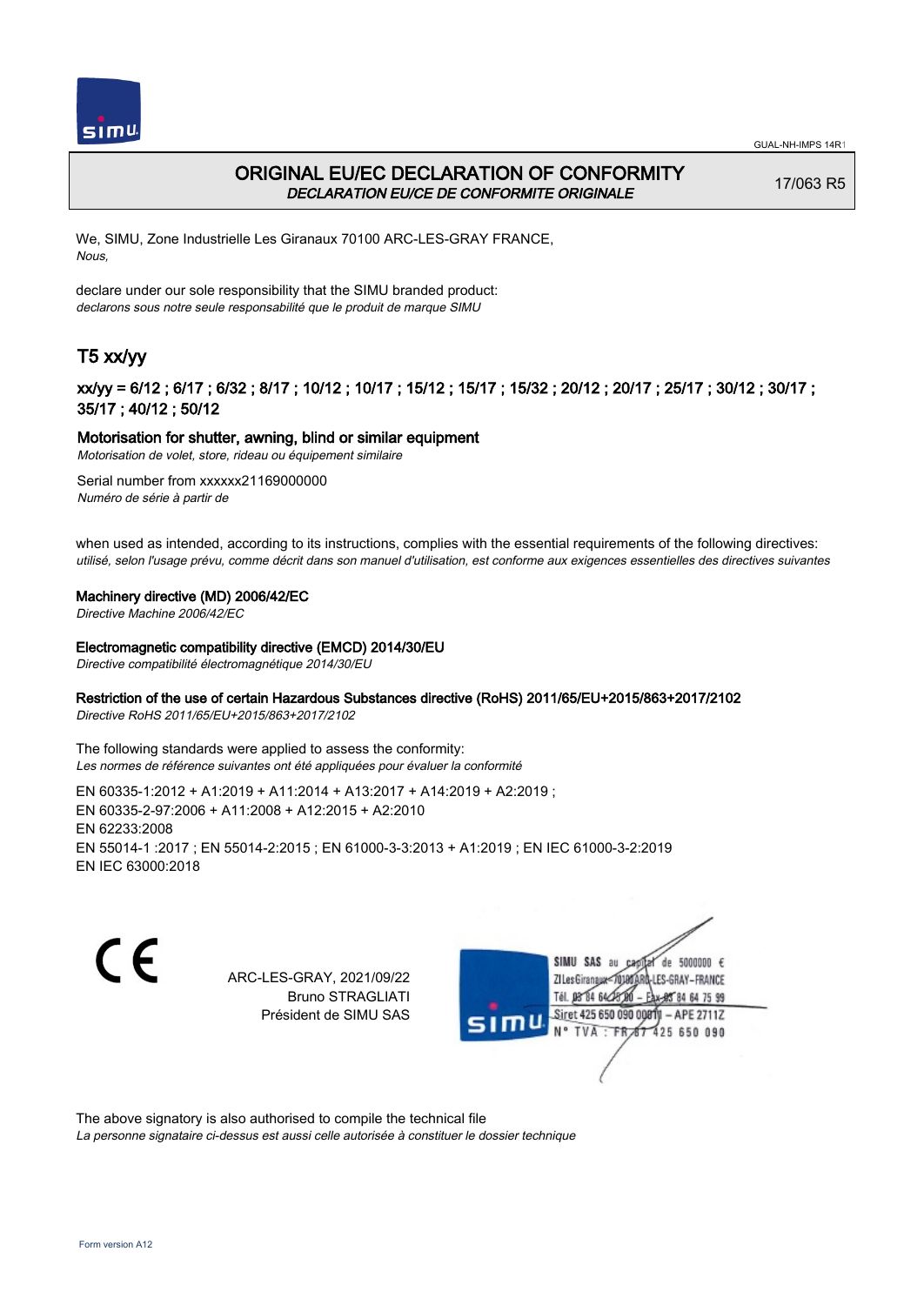



## ORIGINAL EU/EC DECLARATION OF CONFORMITY ORIGINAL EU/EG-KONFORMITÄTSERKLÄRUNG

17/063 R5

We, SIMU, Zone Industrielle Les Giranaux 70100 ARC-LES-GRAY FRANCE, Wir,

declare under our sole responsibility that the SIMU branded product: erklären unter unserer alleinigen Verantwortung, dass das mit der Marke SIMU versehene Produkt

# T5 xx/yy

## xx/yy = 6/12 ; 6/17 ; 6/32 ; 8/17 ; 10/12 ; 10/17 ; 15/12 ; 15/17 ; 15/32 ; 20/12 ; 20/17 ; 25/17 ; 30/12 ; 30/17 ; 35/17 ; 40/12 ; 50/12

### Motorisation for shutter, awning, blind or similar equipment

Motorisierung für Abschlüsse or ähnliche Ausrüstung

Serial number from xxxxxx21169000000 Seriennummer ab

when used as intended, according to its instructions, complies with the essential requirements of the following directives: den einschlägigen Bestimmungen der folgenden Richtlinien entspricht, wenn es nach den Anweisungen des Herstellers bestimmungsgemäß verwendet wird

### Machinery directive (MD) 2006/42/EC

Maschinenrichtlinie 2006/42/EC

## Electromagnetic compatibility directive (EMCD) 2014/30/EU

Richtlinie über die elektromagnetische Verträglichkeit 2014/30/EU

#### Restriction of the use of certain Hazardous Substances directive (RoHS) 2011/65/EU+2015/863+2017/2102

RoHS-Richtlinie 2011/65/EU+2015/863+2017/2102

#### The following standards were applied to assess the conformity: Die Konformität wird durch die Einhaltung folgender Normen nachgewiesen

EN 60335‑1:2012 + A1:2019 + A11:2014 + A13:2017 + A14:2019 + A2:2019 ; EN 60335‑2‑97:2006 + A11:2008 + A12:2015 + A2:2010 EN 62233:2008 EN 55014‑1 :2017 ; EN 55014‑2:2015 ; EN 61000‑3‑3:2013 + A1:2019 ; EN IEC 61000‑3‑2:2019 EN IEC 63000:2018

C F

ARC-LES-GRAY, 2021/09/22 Bruno STRAGLIATI Président de SIMU SAS

SIMU SAS de 5000000  $\epsilon$ **ZILes Giranaux** ES-GRAY-FRANCE 64 75 99 Siret 425 650 090 00811  $-$  APE 2711Z 425 650 090

The above signatory is also authorised to compile the technical file

Die oben genannte Person ist auch bevollmächtigt, die relevanten technischen Unterlagen zusammenzustellen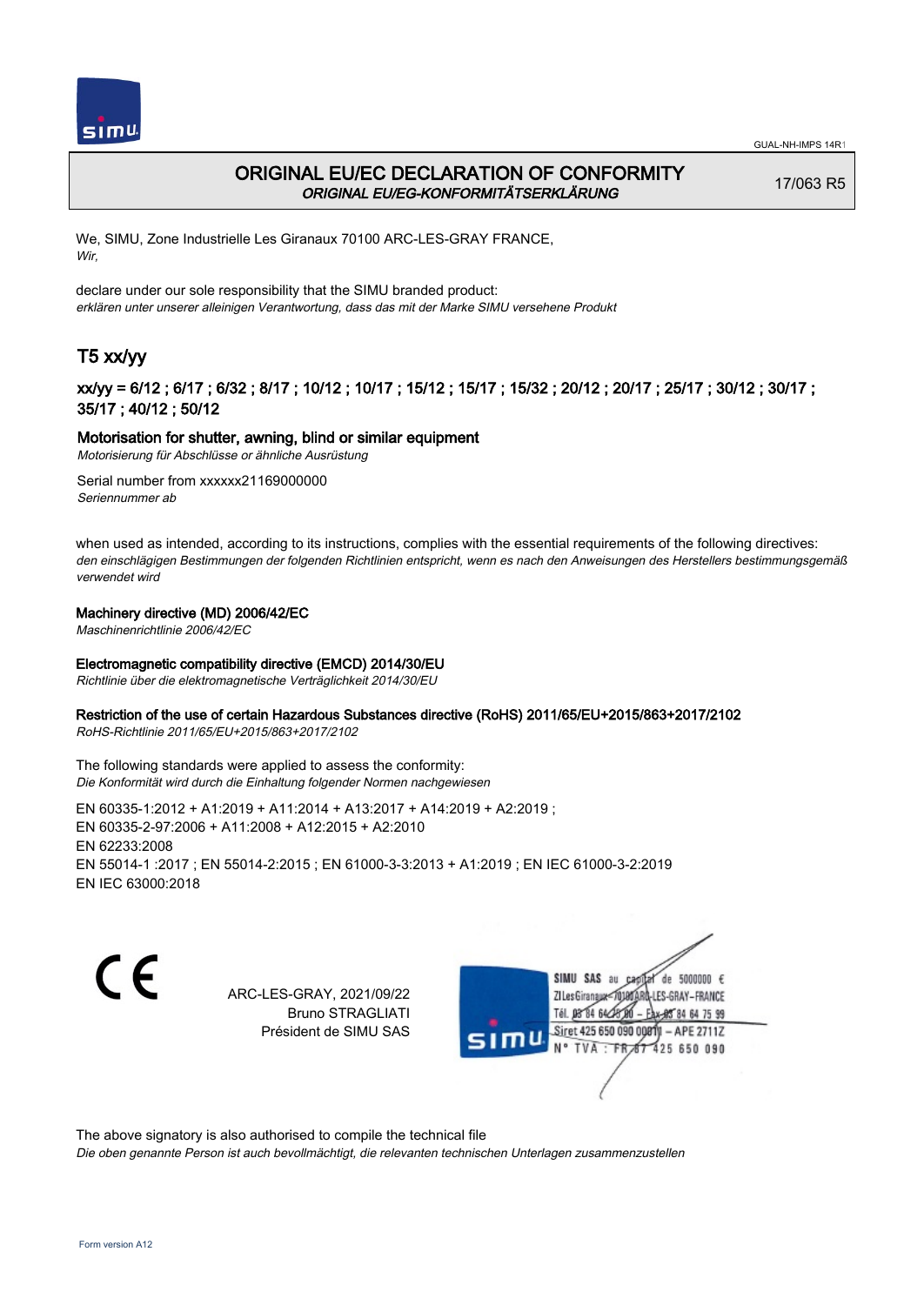



## ORIGINAL EU/EC DECLARATION OF CONFORMITY DECLARACIÓN UE/CE DE CONFORMIDAD ORIGINAL

17/063 R5

We, SIMU, Zone Industrielle Les Giranaux 70100 ARC-LES-GRAY FRANCE, Nosotros,

declare under our sole responsibility that the SIMU branded product: declaramos bajo nuestra única responsabilidad, que los productos de la marca SIMU

# T5 xx/yy

## xx/yy = 6/12 ; 6/17 ; 6/32 ; 8/17 ; 10/12 ; 10/17 ; 15/12 ; 15/17 ; 15/32 ; 20/12 ; 20/17 ; 25/17 ; 30/12 ; 30/17 ; 35/17 ; 40/12 ; 50/12

### Motorisation for shutter, awning, blind or similar equipment

Motorización de persiana, toldo, cortina o equipos similares

Serial number from xxxxxx21169000000 número de serie a partir de

when used as intended, according to its instructions, complies with the essential requirements of the following directives: cuando se utilizan según el uso previsto, de conformidad con sus instrucciones, cumplen con los requisitos esenciales de las siguientes directivas

## Machinery directive (MD) 2006/42/EC

Directiva "Máquinas" 2006/42/EC

### Electromagnetic compatibility directive (EMCD) 2014/30/EU

Directiva compatibilidad electromagnética 2014/30/EU

### Restriction of the use of certain Hazardous Substances directive (RoHS) 2011/65/EU+2015/863+2017/2102

Directiva RoHS 2011/65/EU+2015/863+2017/2102

The following standards were applied to assess the conformity: Las siguientes normas de referencia han sido aplicadas para evaluar la conformidad

EN 60335‑1:2012 + A1:2019 + A11:2014 + A13:2017 + A14:2019 + A2:2019 ; EN 60335‑2‑97:2006 + A11:2008 + A12:2015 + A2:2010 EN 62233:2008 EN 55014‑1 :2017 ; EN 55014‑2:2015 ; EN 61000‑3‑3:2013 + A1:2019 ; EN IEC 61000‑3‑2:2019 EN IEC 63000:2018

C F

ARC-LES-GRAY, 2021/09/22 Bruno STRAGLIATI Président de SIMU SAS

SIMU SAS au de 5000000  $\epsilon$ **ZILes Giranaux** ES-GRAY-FRANCE 64 75 99 Siret 425 650 090 00811  $-$  APE 2711Z 425 650 090

The above signatory is also authorised to compile the technical file

el firmante, anteriormente mencionado tambien esta facultado para elaborar el expediente tecnico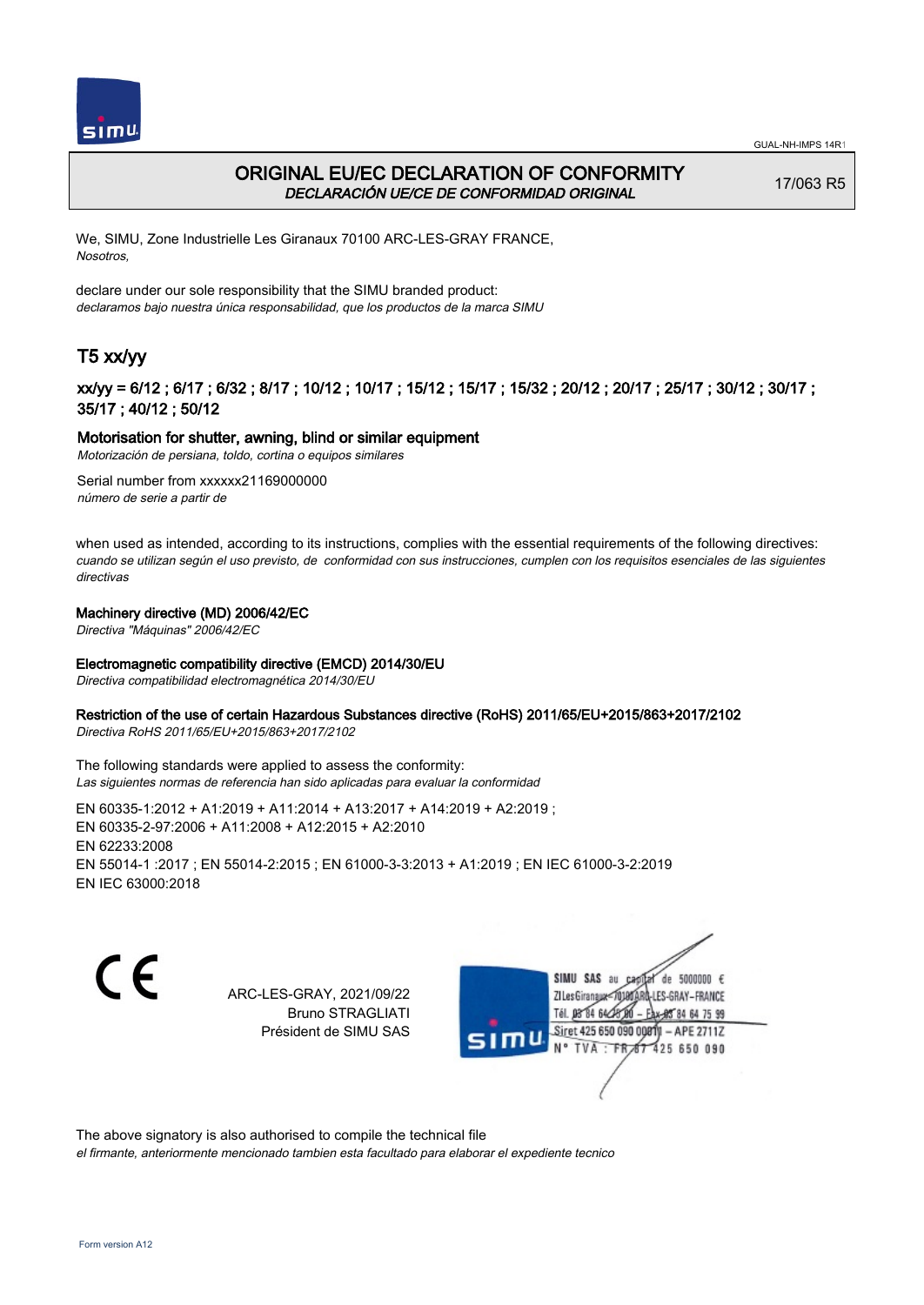



## ORIGINAL EU/EC DECLARATION OF CONFORMITY DICHIARAZIONE DI CONFORMITÀ UE/CE ORIGINALE

17/063 R5

We, SIMU, Zone Industrielle Les Giranaux 70100 ARC-LES-GRAY FRANCE, Noi,

declare under our sole responsibility that the SIMU branded product: dichiariamo sotto la nostra esclusiva responsabilità che l'appareccho di marca SIMU

# T5 xx/yy

## xx/yy = 6/12 ; 6/17 ; 6/32 ; 8/17 ; 10/12 ; 10/17 ; 15/12 ; 15/17 ; 15/32 ; 20/12 ; 20/17 ; 25/17 ; 30/12 ; 30/17 ; 35/17 ; 40/12 ; 50/12

### Motorisation for shutter, awning, blind or similar equipment

Motorizzazione di tapparella, persiana, tenda o apparecchiatura similare

Serial number from xxxxxx21169000000 Numero di serie a partire da

when used as intended, according to its instructions, complies with the essential requirements of the following directives: se utilizzato secondo l'uso previsto, come descritto nel suo manuale d'istruzioni, è conforme ai requisiti essenziali delle seguenti Direttive

#### Machinery directive (MD) 2006/42/EC

Direttiva Macchine 2006/42/EC

#### Electromagnetic compatibility directive (EMCD) 2014/30/EU

Direttiva compatibilità elettromagnetica 2014/30/EU

### Restriction of the use of certain Hazardous Substances directive (RoHS) 2011/65/EU+2015/863+2017/2102

Direttiva RoHS 2011/65/EU+2015/863+2017/2102

The following standards were applied to assess the conformity: I seguenti standard di riferimento sono stati applicati per ottenere la conformità

EN 60335‑1:2012 + A1:2019 + A11:2014 + A13:2017 + A14:2019 + A2:2019 ; EN 60335‑2‑97:2006 + A11:2008 + A12:2015 + A2:2010 EN 62233:2008 EN 55014‑1 :2017 ; EN 55014‑2:2015 ; EN 61000‑3‑3:2013 + A1:2019 ; EN IEC 61000‑3‑2:2019 EN IEC 63000:2018

C F

ARC-LES-GRAY, 2021/09/22 Bruno STRAGLIATI Président de SIMU SAS



The above signatory is also authorised to compile the technical file Il firmatario è inoltre autorizzato a costituire il fascicolo tecnico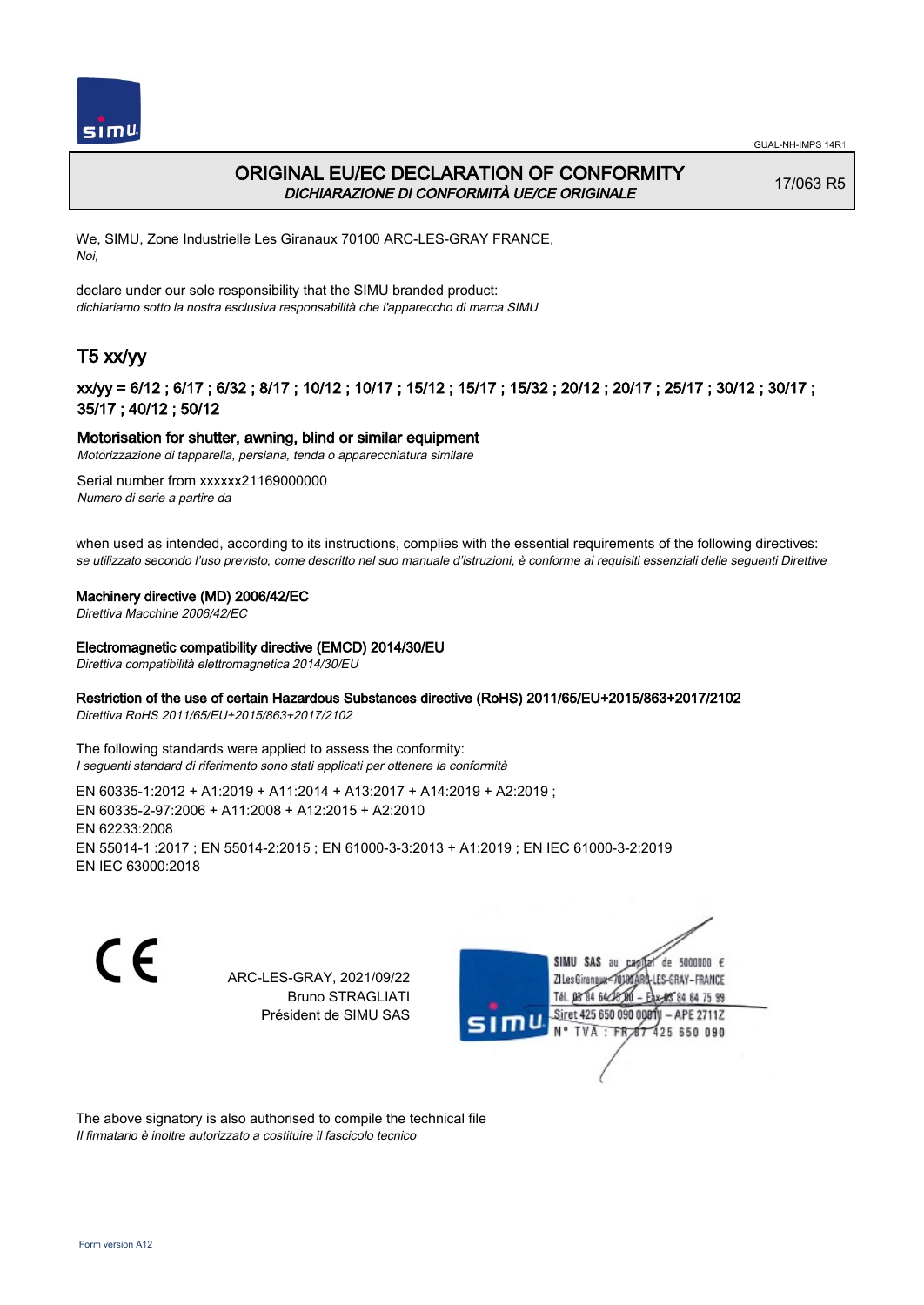



## ORIGINAL EU/EC DECLARATION OF CONFORMITY ОРИГИНАЛНА EU/EC ДЕКЛАРАЦИЯ ЗА СЪОТВЕТСТВИЕ

17/063 R5

We, SIMU, Zone Industrielle Les Giranaux 70100 ARC-LES-GRAY FRANCE, Ние,

declare under our sole responsibility that the SIMU branded product: декларираме на своя лична отговорност, че продукт с търговска марка SIMU

# T5 xx/yy

## xx/yy = 6/12 ; 6/17 ; 6/32 ; 8/17 ; 10/12 ; 10/17 ; 15/12 ; 15/17 ; 15/32 ; 20/12 ; 20/17 ; 25/17 ; 30/12 ; 30/17 ; 35/17 ; 40/12 ; 50/12

### Motorisation for shutter, awning, blind or similar equipment

Моторизация за ролетни щори, сенници или други подобни засенчващи изделия

Serial number from xxxxxx21169000000 сериен номер от

when used as intended, according to its instructions, complies with the essential requirements of the following directives: когато се използва съобразно предназначението си и в съответствие с инструкциите е в съответствие с основните изисквания на следните директиви

### Machinery directive (MD) 2006/42/EC

Машинна директива 2006/42/EC

#### Electromagnetic compatibility directive (EMCD) 2014/30/EU

Директива за електромагнитна съвместимост 2014/30/EU

#### Restriction of the use of certain Hazardous Substances directive (RoHS) 2011/65/EU+2015/863+2017/2102

RoHS Директива относно ограничението на употребата на определени опасни вещества в електрическото и електронното оборудване 2011/65/EU+2015/863+2017/2102

The following standards were applied to assess the conformity: Следните референтни стандарти са приложени за оценяване на съответствието

EN 60335‑1:2012 + A1:2019 + A11:2014 + A13:2017 + A14:2019 + A2:2019 ; EN 60335‑2‑97:2006 + A11:2008 + A12:2015 + A2:2010 EN 62233:2008 EN 55014‑1 :2017 ; EN 55014‑2:2015 ; EN 61000‑3‑3:2013 + A1:2019 ; EN IEC 61000‑3‑2:2019 EN IEC 63000:2018

C F

ARC-LES-GRAY, 2021/09/22 Bruno STRAGLIATI Président de SIMU SAS



The above signatory is also authorised to compile the technical file Гоеподписващия също е упълномощен да съставя техническо досие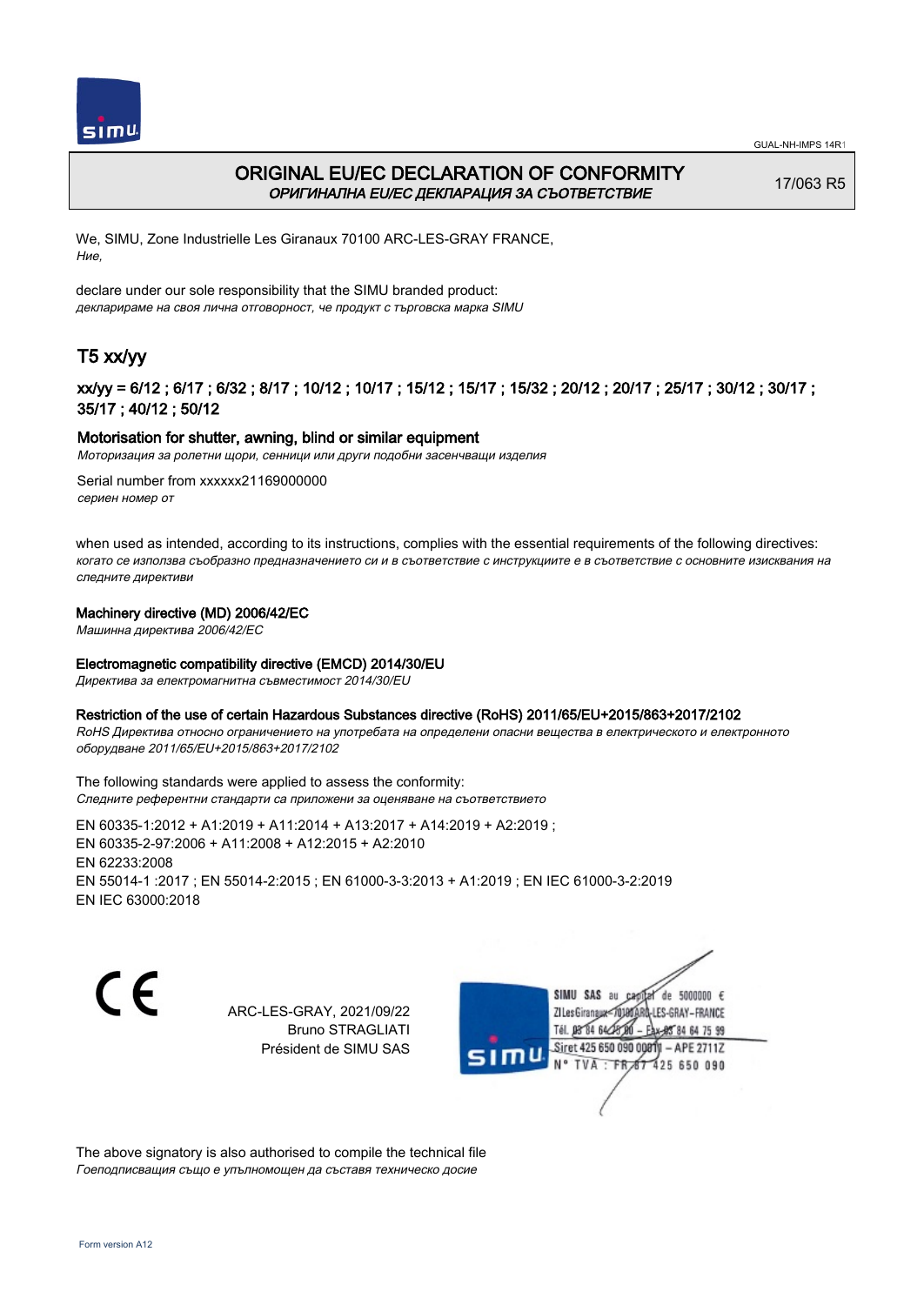

## ORIGINAL EU/EC DECLARATION OF CONFORMITY ORIGINÁLNÍ EU/ES PROHLÁŠENÍ O SHODĚ

17/063 R5

We, SIMU, Zone Industrielle Les Giranaux 70100 ARC-LES-GRAY FRANCE, My,

declare under our sole responsibility that the SIMU branded product: prohlašujeme na svou výlučnou odpovědnost, že výrobek značky SIMU

# T5 xx/yy

## xx/yy = 6/12 ; 6/17 ; 6/32 ; 8/17 ; 10/12 ; 10/17 ; 15/12 ; 15/17 ; 15/32 ; 20/12 ; 20/17 ; 25/17 ; 30/12 ; 30/17 ; 35/17 ; 40/12 ; 50/12

## Motorisation for shutter, awning, blind or similar equipment

Pohon pro rolety, markýzy, clony nebo podobná zařízení

Serial number from xxxxxx21169000000 Sériové číslo od

when used as intended, according to its instructions, complies with the essential requirements of the following directives: pokud je používán v souladu s účelem použití a s návodem, splňuje základní požadavky těchto směrnic

### Machinery directive (MD) 2006/42/EC

Směrnice o strojních zařízeních 2006/42/EC

### Electromagnetic compatibility directive (EMCD) 2014/30/EU

Směrnice o elektromagnetické kompatibilitě 2014/30/EU

### Restriction of the use of certain Hazardous Substances directive (RoHS) 2011/65/EU+2015/863+2017/2102

Směrnice o omezení používání některých nebezpečných látek v elektrických a elektronických zařízeních 2011/65/EU+2015/863+2017/2102

The following standards were applied to assess the conformity: Pro posouzení shody byly použity následující normy

EN 60335‑1:2012 + A1:2019 + A11:2014 + A13:2017 + A14:2019 + A2:2019 ; EN 60335‑2‑97:2006 + A11:2008 + A12:2015 + A2:2010 EN 62233:2008 EN 55014‑1 :2017 ; EN 55014‑2:2015 ; EN 61000‑3‑3:2013 + A1:2019 ; EN IEC 61000‑3‑2:2019 EN IEC 63000:2018

C F

ARC-LES-GRAY, 2021/09/22 Bruno STRAGLIATI Président de SIMU SAS



The above signatory is also authorised to compile the technical file

Výše uvedená osoba je také osoba pověřená sestavením technické dokumentace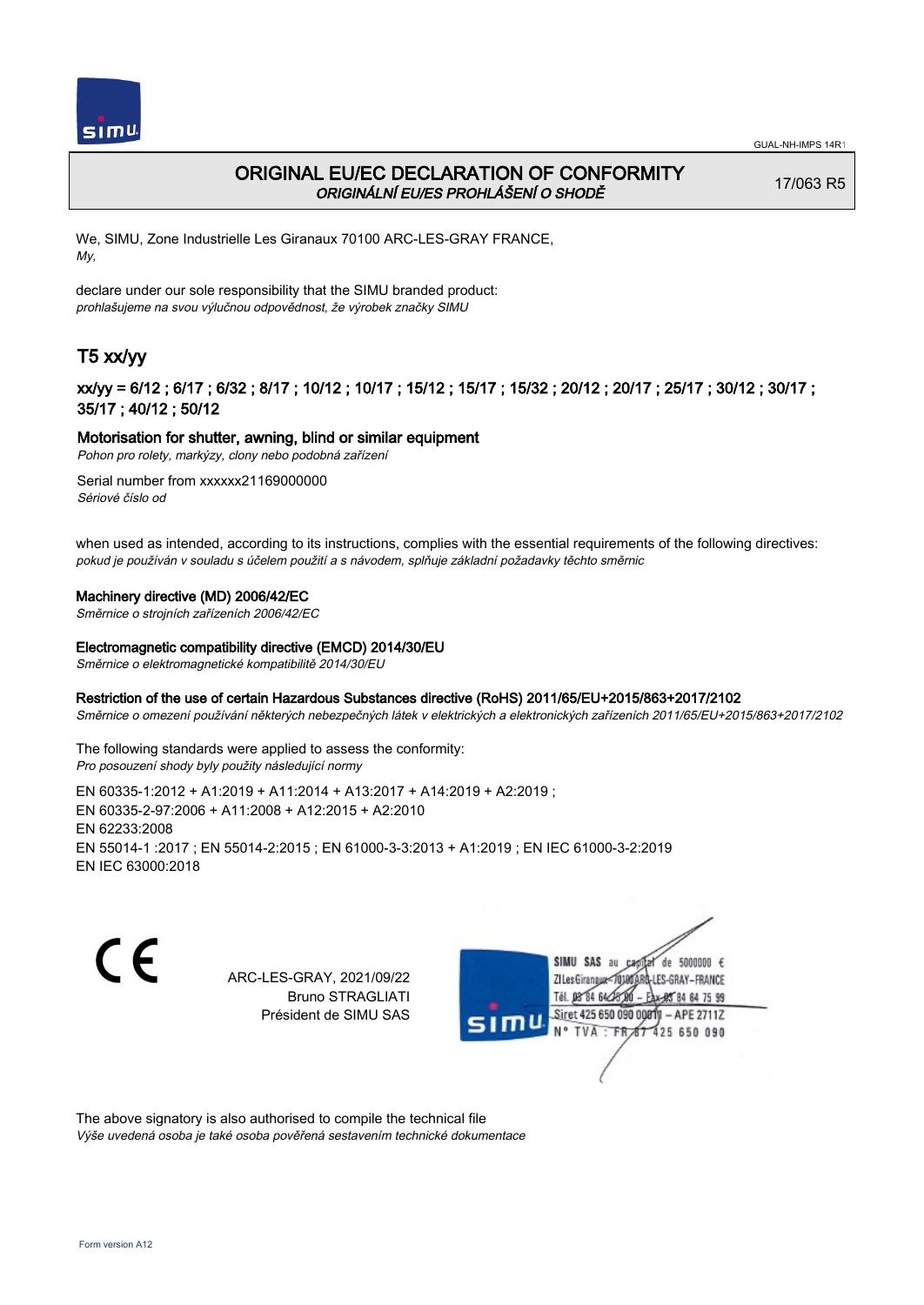



## ORIGINAL EU/EC DECLARATION OF CONFORMITY ORIGINAL EU/EF-OVERENSSTEMMELSESERKLÆRING

17/063 R5

We, SIMU, Zone Industrielle Les Giranaux 70100 ARC-LES-GRAY FRANCE, Vi,

declare under our sole responsibility that the SIMU branded product: erklærer som eneansvarlige, at SIMU mærkede produkter

# T5 xx/yy

## xx/yy = 6/12 ; 6/17 ; 6/32 ; 8/17 ; 10/12 ; 10/17 ; 15/12 ; 15/17 ; 15/32 ; 20/12 ; 20/17 ; 25/17 ; 30/12 ; 30/17 ; 35/17 ; 40/12 ; 50/12

## Motorisation for shutter, awning, blind or similar equipment

Motorisering af gitre, markiser, persienner eller lign. udstyr

Serial number from xxxxxx21169000000 serienummer fra

when used as intended, according to its instructions, complies with the essential requirements of the following directives: når det anvendes efter hensigten, efter dennes instrukser, overholder kravene i følgende direktiver

### Machinery directive (MD) 2006/42/EC

Maskindirektivet 2006/42/EC

### Electromagnetic compatibility directive (EMCD) 2014/30/EU

Elektromagnetisk kompatibilitet direktiv 2014/30/EU

### Restriction of the use of certain Hazardous Substances directive (RoHS) 2011/65/EU+2015/863+2017/2102

RoHS direktiv 2011/65/EU+2015/863+2017/2102

The following standards were applied to assess the conformity: Referencestandarderne der følger blev anvendt til at vurdere overholdelsen

EN 60335‑1:2012 + A1:2019 + A11:2014 + A13:2017 + A14:2019 + A2:2019 ; EN 60335‑2‑97:2006 + A11:2008 + A12:2015 + A2:2010 EN 62233:2008 EN 55014‑1 :2017 ; EN 55014‑2:2015 ; EN 61000‑3‑3:2013 + A1:2019 ; EN IEC 61000‑3‑2:2019 EN IEC 63000:2018

C F

ARC-LES-GRAY, 2021/09/22 Bruno STRAGLIATI Président de SIMU SAS



The above signatory is also authorised to compile the technical file Personen nævnt ovenfor er også godkendt til at udarbejde det tekniske dossier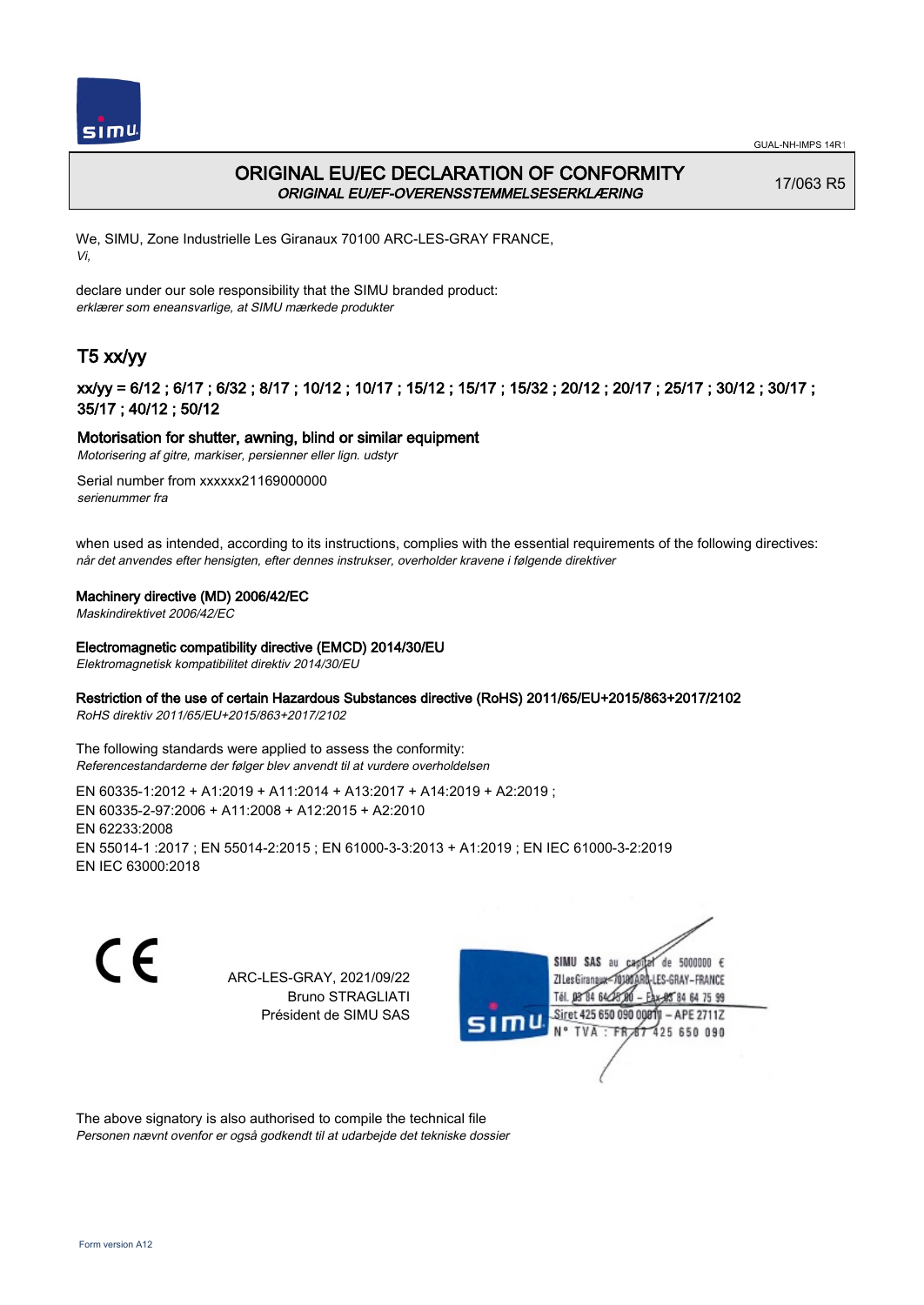

## ORIGINAL EU/EC DECLARATION OF CONFORMITY EL/EK VASTAVUSDEKLARATSIOON

17/063 R5

We, SIMU, Zone Industrielle Les Giranaux 70100 ARC-LES-GRAY FRANCE, Meie,

declare under our sole responsibility that the SIMU branded product: kinnitame kogu vastutusega, et SIMU kaubamärgiga tooted

# T5 xx/yy

## xx/yy = 6/12 ; 6/17 ; 6/32 ; 8/17 ; 10/12 ; 10/17 ; 15/12 ; 15/17 ; 15/32 ; 20/12 ; 20/17 ; 25/17 ; 30/12 ; 30/17 ; 35/17 ; 40/12 ; 50/12

### Motorisation for shutter, awning, blind or similar equipment

Aknaluukide, varikatuste, aknakardinate või sarnaste seadmete motoriseerimine

Serial number from xxxxxx21169000000 Seerianumber alates

when used as intended, according to its instructions, complies with the essential requirements of the following directives: kui kasutatakse eesmärgipäraselt ja juhiste kohaselt, vastavad käesoleva direktiivi põhinõuetele

#### Machinery directive (MD) 2006/42/EC

Masinate direktiiv 2006/42/EC

#### Electromagnetic compatibility directive (EMCD) 2014/30/EU

Elektromagnetilise ühilduvuse direktiiv 2014/30/EU

#### Restriction of the use of certain Hazardous Substances directive (RoHS) 2011/65/EU+2015/863+2017/2102

RoHs direktiiv ohtlike ainete kasutamise piirangute kohta elektri- ja elektroonikaseadmetes 2011/65/EU+2015/863+2017/2102

The following standards were applied to assess the conformity: Vastavusdeklaratsiooni hindamiseks kasutatakse järgmisi standardeid

EN 60335‑1:2012 + A1:2019 + A11:2014 + A13:2017 + A14:2019 + A2:2019 ; EN 60335‑2‑97:2006 + A11:2008 + A12:2015 + A2:2010 EN 62233:2008 EN 55014‑1 :2017 ; EN 55014‑2:2015 ; EN 61000‑3‑3:2013 + A1:2019 ; EN IEC 61000‑3‑2:2019 EN IEC 63000:2018

C F

ARC-LES-GRAY, 2021/09/22 Bruno STRAGLIATI Président de SIMU SAS



The above signatory is also authorised to compile the technical file Eelpool nimetatud isik on volitatud koostama tehnilist dokumentatsiooni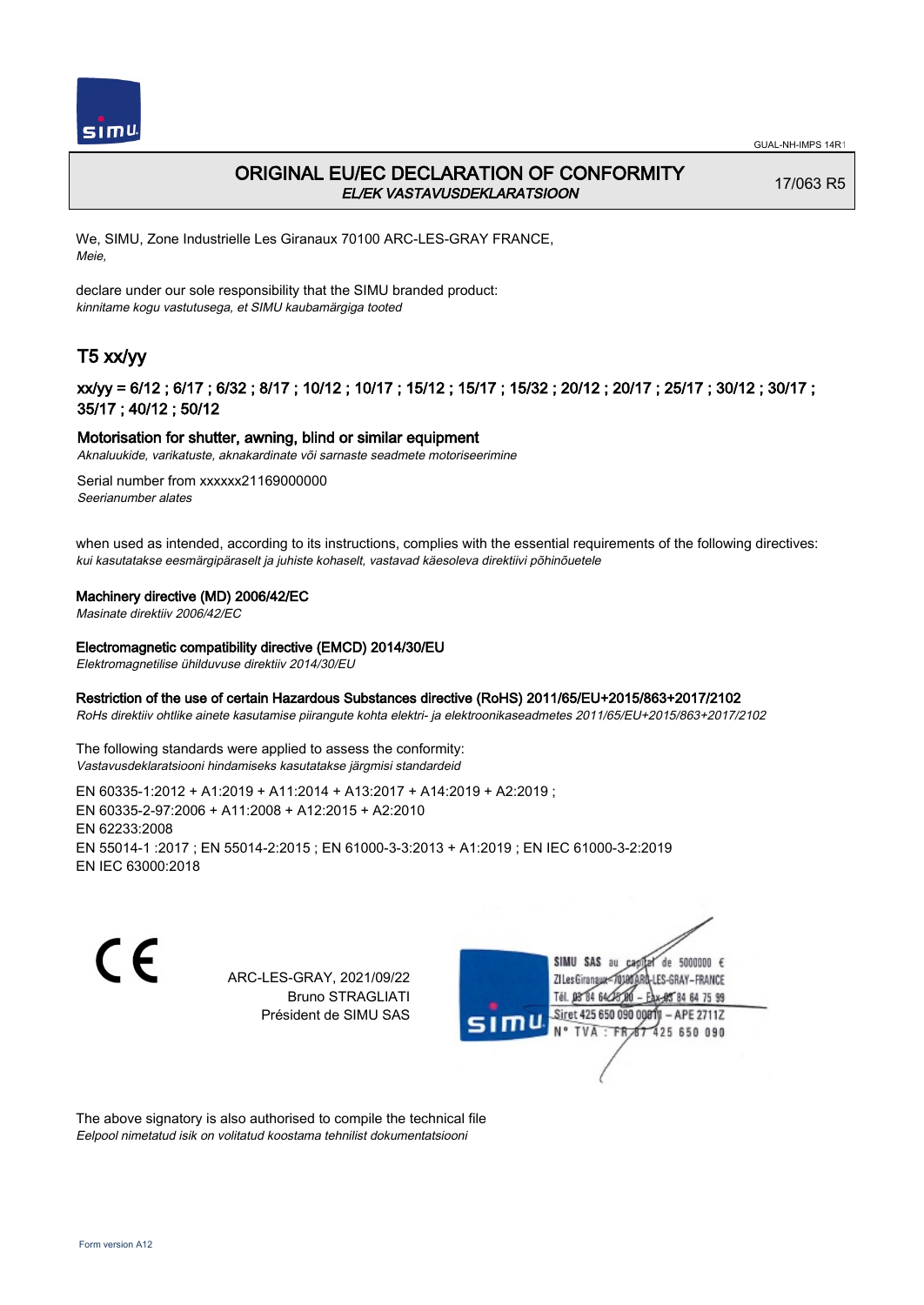

## ORIGINAL EU/EC DECLARATION OF CONFORMITY ALKUPERÄISET EU/EY-VAATIMUSTENMUKAISUUSVAKUUTUS

17/063 R5

We, SIMU, Zone Industrielle Les Giranaux 70100 ARC-LES-GRAY FRANCE, Me,

declare under our sole responsibility that the SIMU branded product: vakuutamme omalla vastuullamme, että SIMU merkkituote

# T5 xx/yy

## xx/yy = 6/12 ; 6/17 ; 6/32 ; 8/17 ; 10/12 ; 10/17 ; 15/12 ; 15/17 ; 15/32 ; 20/12 ; 20/17 ; 25/17 ; 30/12 ; 30/17 ; 35/17 ; 40/12 ; 50/12

### Motorisation for shutter, awning, blind or similar equipment

Sälerullainten, markiisien, kaihtimien tai vastaavien motorisointi

Serial number from xxxxxx21169000000 sarianumerot

when used as intended, according to its instructions, complies with the essential requirements of the following directives: kun käytettynä oikein ja sen ohjeiden mukaan, noudattaa seuraavien direktiivien olennaisia vaatimuksia

### Machinery directive (MD) 2006/42/EC

Konedirektiivin 2006/42/EC

### Electromagnetic compatibility directive (EMCD) 2014/30/EU

Sähkömagneettinen yhteensopivuus direktiivin 2014/30/EU

### Restriction of the use of certain Hazardous Substances directive (RoHS) 2011/65/EU+2015/863+2017/2102

RoHS direktiivin 2011/65/EU+2015/863+2017/2102

The following standards were applied to assess the conformity: Seuraavia viitestandardeja sovellettiin vaatimustenmukaisuusvakuutusta arvioitaessa

EN 60335‑1:2012 + A1:2019 + A11:2014 + A13:2017 + A14:2019 + A2:2019 ; EN 60335‑2‑97:2006 + A11:2008 + A12:2015 + A2:2010 EN 62233:2008 EN 55014‑1 :2017 ; EN 55014‑2:2015 ; EN 61000‑3‑3:2013 + A1:2019 ; EN IEC 61000‑3‑2:2019 EN IEC 63000:2018

C F

ARC-LES-GRAY, 2021/09/22 Bruno STRAGLIATI Président de SIMU SAS



The above signatory is also authorised to compile the technical file Yllä allekirjoittaja on myös valtuutettu kokoamaan teknisten tiedostojen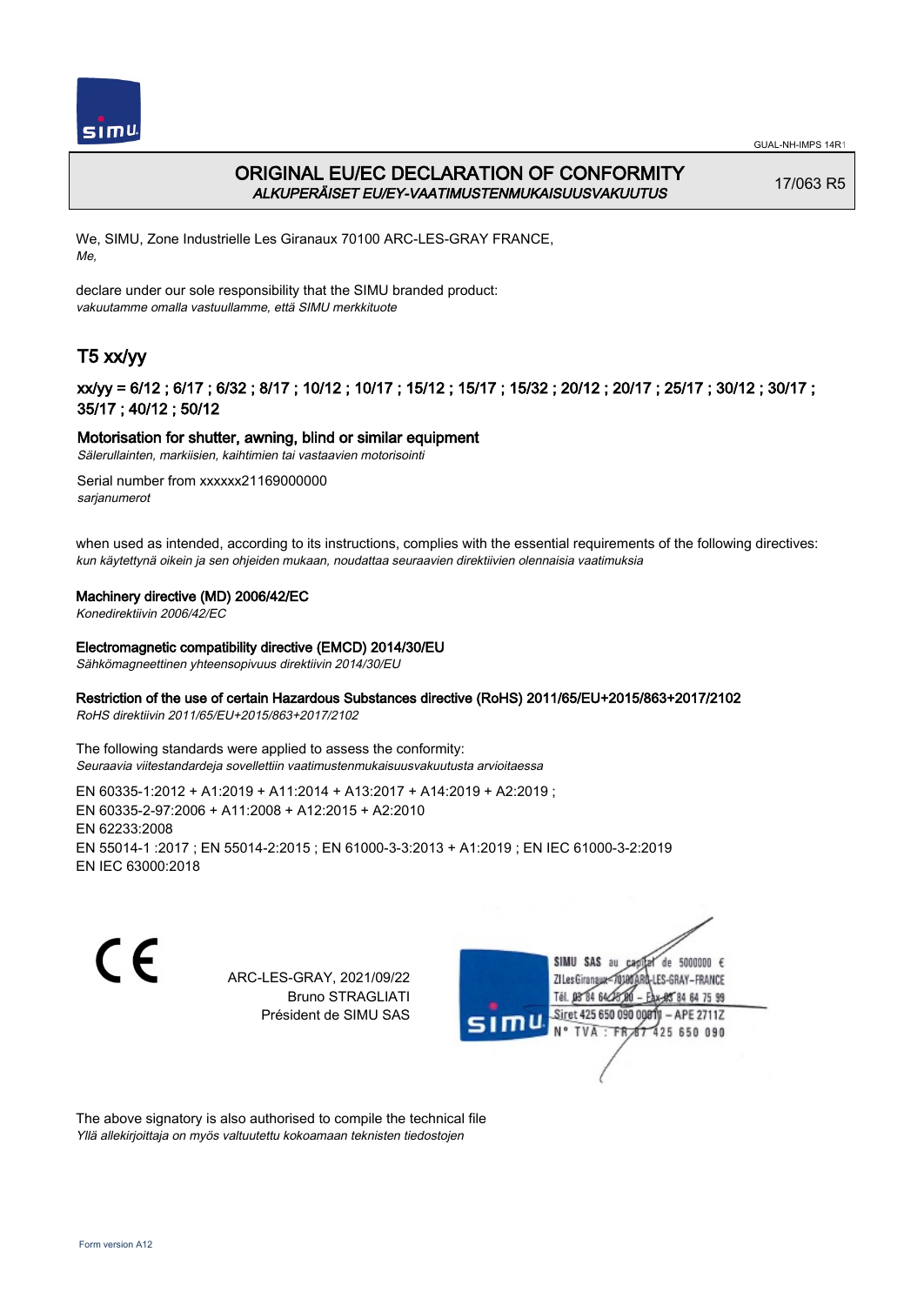



## ORIGINAL EU/EC DECLARATION OF CONFORMITY ΠΡΩΤΟΤΥΠΟ ΔΗΛΩΣΗ ΣΥΜΜΟΡΦΩΣΗΣ ΕΕ/EK

17/063 R5

We, SIMU, Zone Industrielle Les Giranaux 70100 ARC-LES-GRAY FRANCE, εμείς,

declare under our sole responsibility that the SIMU branded product: Δηλώνουμε αναλαμβάνοντας την αποκλειστική ευθύνη ότι το επώνυμο προϊόν SIMU

# T5 xx/yy

## xx/yy = 6/12 ; 6/17 ; 6/32 ; 8/17 ; 10/12 ; 10/17 ; 15/12 ; 15/17 ; 15/32 ; 20/12 ; 20/17 ; 25/17 ; 30/12 ; 30/17 ; 35/17 ; 40/12 ; 50/12

### Motorisation for shutter, awning, blind or similar equipment

Μηχανοκίνηση για ρολα,τέντες,στόρια ή παρόμοιο εξοπλισμό

Serial number from xxxxxx21169000000 σειριακό αριθμό από

when used as intended, according to its instructions, complies with the essential requirements of the following directives: όταν χρησιμοποιείται όπως έχει προβλεφθεί, σύμφωνα με τις οδηγίες του, συμφωνεί με τις βασικές απαιτήσεις των ακόλουθων οδηγιών

### Machinery directive (MD) 2006/42/EC

Οδηγία περι μηχανικού εξοπλισμού 2006/42/EC

### Electromagnetic compatibility directive (EMCD) 2014/30/EU

Οδηγία ηλεκτρομαγνητικής συμβατότητας 2014/30/EU

### Restriction of the use of certain Hazardous Substances directive (RoHS) 2011/65/EU+2015/863+2017/2102

Οδηγίας RoHS 2011/65/EU+2015/863+2017/2102

The following standards were applied to assess the conformity: Τα πρότυπα αναφοράς που ακολουθούν εφαρμόστηκαν με σκοπό την αξιολόγηση της συμμόρφωσης

EN 60335‑1:2012 + A1:2019 + A11:2014 + A13:2017 + A14:2019 + A2:2019 ; EN 60335‑2‑97:2006 + A11:2008 + A12:2015 + A2:2010 EN 62233:2008 EN 55014‑1 :2017 ; EN 55014‑2:2015 ; EN 61000‑3‑3:2013 + A1:2019 ; EN IEC 61000‑3‑2:2019 EN IEC 63000:2018

 $\epsilon$ 

ARC-LES-GRAY, 2021/09/22 Bruno STRAGLIATI Président de SIMU SAS



The above signatory is also authorised to compile the technical file

Το πρόσωπο που αναφέρεται παραπάνω είναι επίσης εξουσιοδοτημένο να καταρτίσει τον τεχνικό φάκελο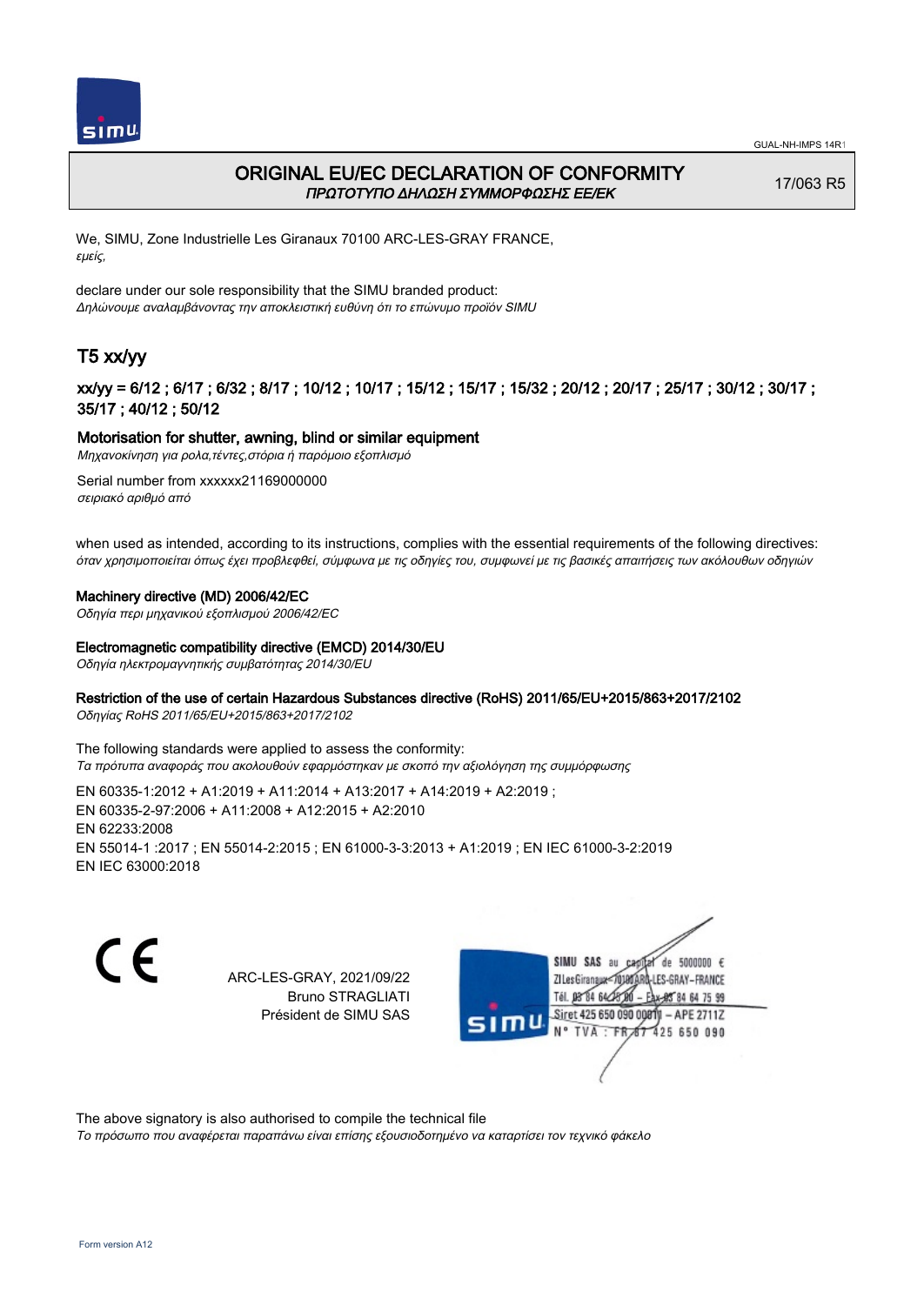

# ORIGINAL EU/EC DECLARATION OF CONFORMITY ORGINALNA EU/EC DEKLARACIJA O USKLAĐENOSTI

17/063 R5

We, SIMU, Zone Industrielle Les Giranaux 70100 ARC-LES-GRAY FRANCE, Mi,

declare under our sole responsibility that the SIMU branded product: izjavljujemo pod punom odgovornošču da je proizvod marke SIMU

# T5 xx/yy

## xx/yy = 6/12 ; 6/17 ; 6/32 ; 8/17 ; 10/12 ; 10/17 ; 15/12 ; 15/17 ; 15/32 ; 20/12 ; 20/17 ; 25/17 ; 30/12 ; 30/17 ; 35/17 ; 40/12 ; 50/12

## Motorisation for shutter, awning, blind or similar equipment

Motorizacija za rolete,tende,sjenila ili slične opreme Serial number from xxxxxx21169000000

Serijski broj iz

when used as intended, according to its instructions, complies with the essential requirements of the following directives: ako se upotrebljava prema namjeni, prema važećim uputama, usklađen sa prijeko potrebnim zahtijevima slijedećih direktiva

## Machinery directive (MD) 2006/42/EC

Direktiva o strojevima 2006/42/EC

### Electromagnetic compatibility directive (EMCD) 2014/30/EU

Direktiva o elektromagnetskoj usklađenosti 2014/30/EU

## Restriction of the use of certain Hazardous Substances directive (RoHS) 2011/65/EU+2015/863+2017/2102

Direktiva RoHS 2011/65/EU+2015/863+2017/2102

The following standards were applied to assess the conformity: Slijedeće reference standarda se primjenjuju da se odredi usklađenost

EN 60335‑1:2012 + A1:2019 + A11:2014 + A13:2017 + A14:2019 + A2:2019 ; EN 60335‑2‑97:2006 + A11:2008 + A12:2015 + A2:2010 EN 62233:2008 EN 55014‑1 :2017 ; EN 55014‑2:2015 ; EN 61000‑3‑3:2013 + A1:2019 ; EN IEC 61000‑3‑2:2019 EN IEC 63000:2018

C F

ARC-LES-GRAY, 2021/09/22 Bruno STRAGLIATI Président de SIMU SAS



The above signatory is also authorised to compile the technical file Gore navedeni potpisnik također je ovlašten za sastavljanje tehničkog dokumenta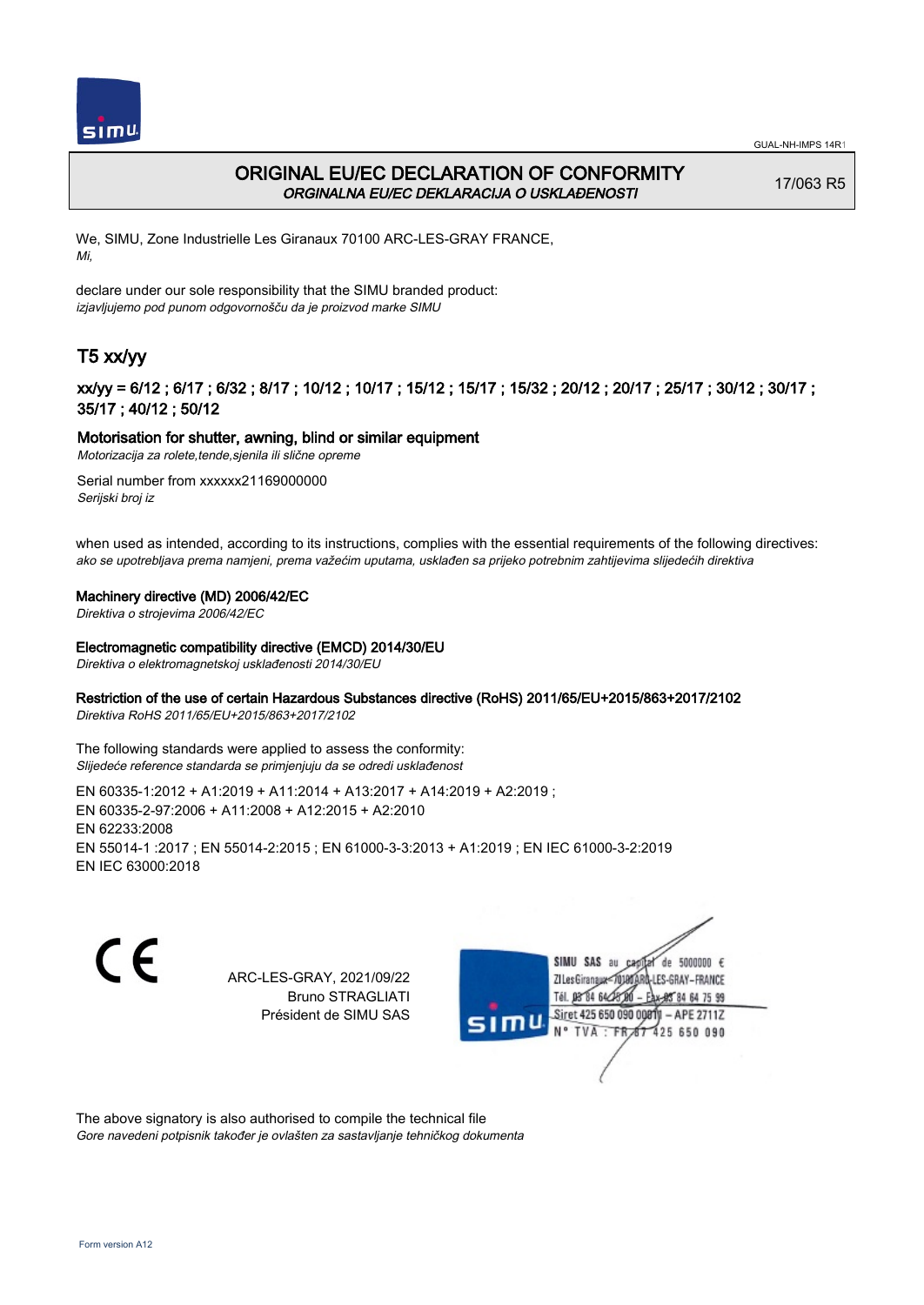

## ORIGINAL EU/EC DECLARATION OF CONFORMITY Eredeti EU/CE Megfelelőségi Nyilatkozat

17/063 R5

We, SIMU, Zone Industrielle Les Giranaux 70100 ARC-LES-GRAY FRANCE, Alulírott,

declare under our sole responsibility that the SIMU branded product: felelősségünk teljes tudatában kijelentjük, hogy a szóban forgó SIMU termék

# T5 xx/yy

## xx/yy = 6/12 ; 6/17 ; 6/32 ; 8/17 ; 10/12 ; 10/17 ; 15/12 ; 15/17 ; 15/32 ; 20/12 ; 20/17 ; 25/17 ; 30/12 ; 30/17 ; 35/17 ; 40/12 ; 50/12

### Motorisation for shutter, awning, blind or similar equipment

Redőny, napellenző vagy hasonlószerkezetek motorizálása

Serial number from xxxxxx21169000000 Sorozatszámtól

when used as intended, according to its instructions, complies with the essential requirements of the following directives: megfelel, az alábbi irányelvekben megfogalmazott alapvető követelményeknek

### Machinery directive (MD) 2006/42/EC

Gépekre vonatkozó irányelv 2006/42/EC

#### Electromagnetic compatibility directive (EMCD) 2014/30/EU

Elektromágneses megfelelőségi irányelv 2014/30/EU

### Restriction of the use of certain Hazardous Substances directive (RoHS) 2011/65/EU+2015/863+2017/2102

RoHS irányelv 2011/65/EU+2015/863+2017/2102

The following standards were applied to assess the conformity: A megfelelőség biztosításának érdekében az alábbi szabványok kerültek alkalmazásra

EN 60335‑1:2012 + A1:2019 + A11:2014 + A13:2017 + A14:2019 + A2:2019 ; EN 60335‑2‑97:2006 + A11:2008 + A12:2015 + A2:2010 EN 62233:2008 EN 55014‑1 :2017 ; EN 55014‑2:2015 ; EN 61000‑3‑3:2013 + A1:2019 ; EN IEC 61000‑3‑2:2019 EN IEC 63000:2018

C F

ARC-LES-GRAY, 2021/09/22 Bruno STRAGLIATI Président de SIMU SAS



The above signatory is also authorised to compile the technical file A fent említett aláíró is jogosult a műszaki dokumentáció összeállítására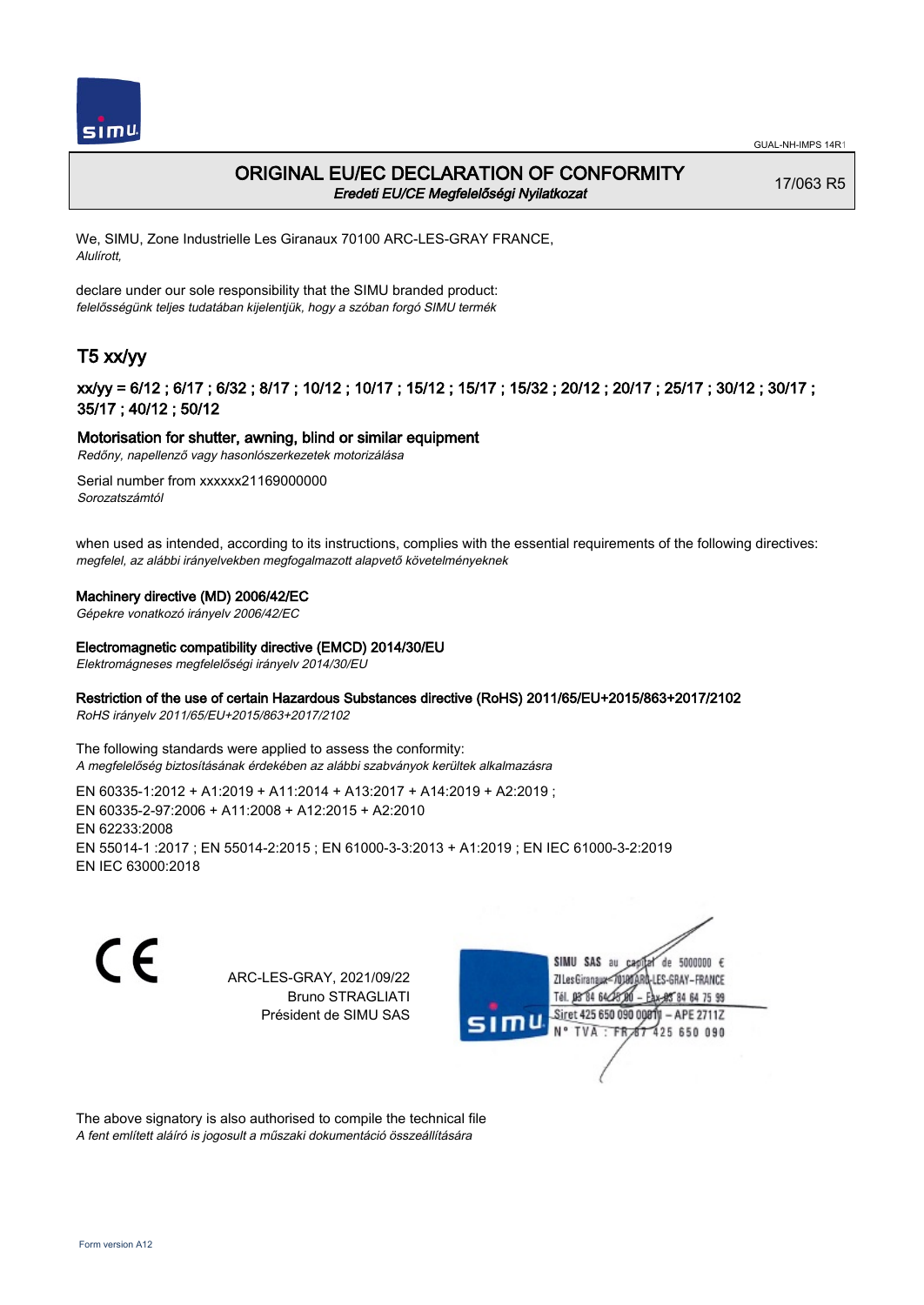

## ORIGINAL EU/EC DECLARATION OF CONFORMITY ORIGINALI ES/EB ATITIKTIES DEKLARACIJA

17/063 R5

We, SIMU, Zone Industrielle Les Giranaux 70100 ARC-LES-GRAY FRANCE, Mes,

declare under our sole responsibility that the SIMU branded product: atsakingai deklaruojame, kad SIMU kompanijos produktas

# T5 xx/yy

## xx/yy = 6/12 ; 6/17 ; 6/32 ; 8/17 ; 10/12 ; 10/17 ; 15/12 ; 15/17 ; 15/32 ; 20/12 ; 20/17 ; 25/17 ; 30/12 ; 30/17 ; 35/17 ; 40/12 ; 50/12

### Motorisation for shutter, awning, blind or similar equipment

Apsauginių žaliuzių, markizių, ritininių užuolaidų ir panašių gaminių automatizavimas

Serial number from xxxxxx21169000000 Serijos numeris nuo

when used as intended, according to its instructions, complies with the essential requirements of the following directives: naudojamas pagal paskirtį, pagal gamintojo instrukcijas, atitinka esminius šių Direktyvų reikalavimus

#### Machinery directive (MD) 2006/42/EC

Mašinų direktyva 2006/42/EC

#### Electromagnetic compatibility directive (EMCD) 2014/30/EU

Elektromagnetinio suderinamumo direktyva 2014/30/EU

### Restriction of the use of certain Hazardous Substances directive (RoHS) 2011/65/EU+2015/863+2017/2102

PMNA (RoHS) direktyva 2011/65/EU+2015/863+2017/2102

The following standards were applied to assess the conformity: Įverinti deklaruojamą atitiktį buvo taikomi toliau nurodyti standartai

EN 60335‑1:2012 + A1:2019 + A11:2014 + A13:2017 + A14:2019 + A2:2019 ; EN 60335‑2‑97:2006 + A11:2008 + A12:2015 + A2:2010 EN 62233:2008 EN 55014‑1 :2017 ; EN 55014‑2:2015 ; EN 61000‑3‑3:2013 + A1:2019 ; EN IEC 61000‑3‑2:2019 EN IEC 63000:2018

C F

ARC-LES-GRAY, 2021/09/22 Bruno STRAGLIATI Président de SIMU SAS



The above signatory is also authorised to compile the technical file Asmuo, pasirašęs šią deklaraciją, taip pat turi įgaliojimą sudaryti techninę bylą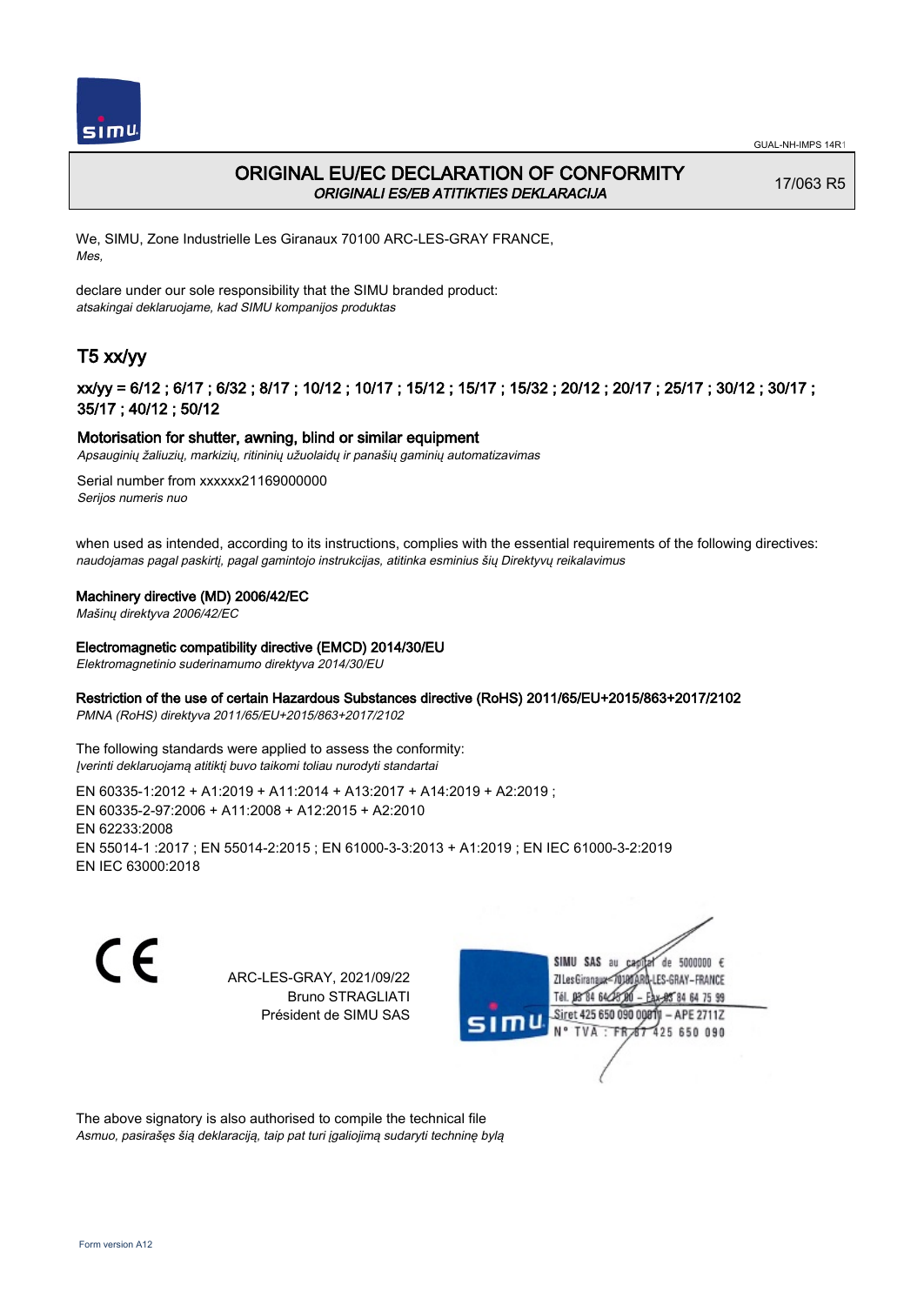

## ORIGINAL EU/EC DECLARATION OF CONFORMITY ES/EK ATBILSTĪBAS DEKLARĀCIJA

17/063 R5

We, SIMU, Zone Industrielle Les Giranaux 70100 ARC-LES-GRAY FRANCE, Mēs,

declare under our sole responsibility that the SIMU branded product: ar pilnu atbildību, apliecinām, ka SIMU zīmola produkti,

# T5 xx/yy

## xx/yy = 6/12 ; 6/17 ; 6/32 ; 8/17 ; 10/12 ; 10/17 ; 15/12 ; 15/17 ; 15/32 ; 20/12 ; 20/17 ; 25/17 ; 30/12 ; 30/17 ; 35/17 ; 40/12 ; 50/12

### Motorisation for shutter, awning, blind or similar equipment

Aizsargžalūziju, žalūziju, markīžu, aizkaru un līdzīgu gala produktu motorizēšana

Serial number from xxxxxx21169000000 sērijas numurs no

when used as intended, according to its instructions, complies with the essential requirements of the following directives: ja tie tiek lietoti saskaņā ar norādījumiem, atbilst šo direktīvu pamatprasībām

#### Machinery directive (MD) 2006/42/EC

Mašīnu Direktīva 2006/42/EC

### Electromagnetic compatibility directive (EMCD) 2014/30/EU

Elektromagnētiskās Savietojamības Direktīva 2014/30/EU

#### Restriction of the use of certain Hazardous Substances directive (RoHS) 2011/65/EU+2015/863+2017/2102

RoHs Direktīva par dažādu bīstamu vielu izmantošanas ierobežošanu elektriskās un elektroniskās iekārtās 2011/65/EU+2015/863+2017/2102

The following standards were applied to assess the conformity: Atbilstības deklarācijas novērtēšanai tiek pielietoti sekojoši standarti

EN 60335‑1:2012 + A1:2019 + A11:2014 + A13:2017 + A14:2019 + A2:2019 ; EN 60335‑2‑97:2006 + A11:2008 + A12:2015 + A2:2010 EN 62233:2008 EN 55014‑1 :2017 ; EN 55014‑2:2015 ; EN 61000‑3‑3:2013 + A1:2019 ; EN IEC 61000‑3‑2:2019 EN IEC 63000:2018

CE

ARC-LES-GRAY, 2021/09/22 Bruno STRAGLIATI Président de SIMU SAS

SIMU SAS au de 5000000  $\epsilon$ **ZILesGiranaux** ES-GRAY-FRANCE 64 75 99 Siret 425 650 090 00811  $-$  APE 2711Z TVA 425 650 090

The above signatory is also authorised to compile the technical file Iepriekš minētā persona ir pilnvarota sastādīt tehnisko dokumentāciju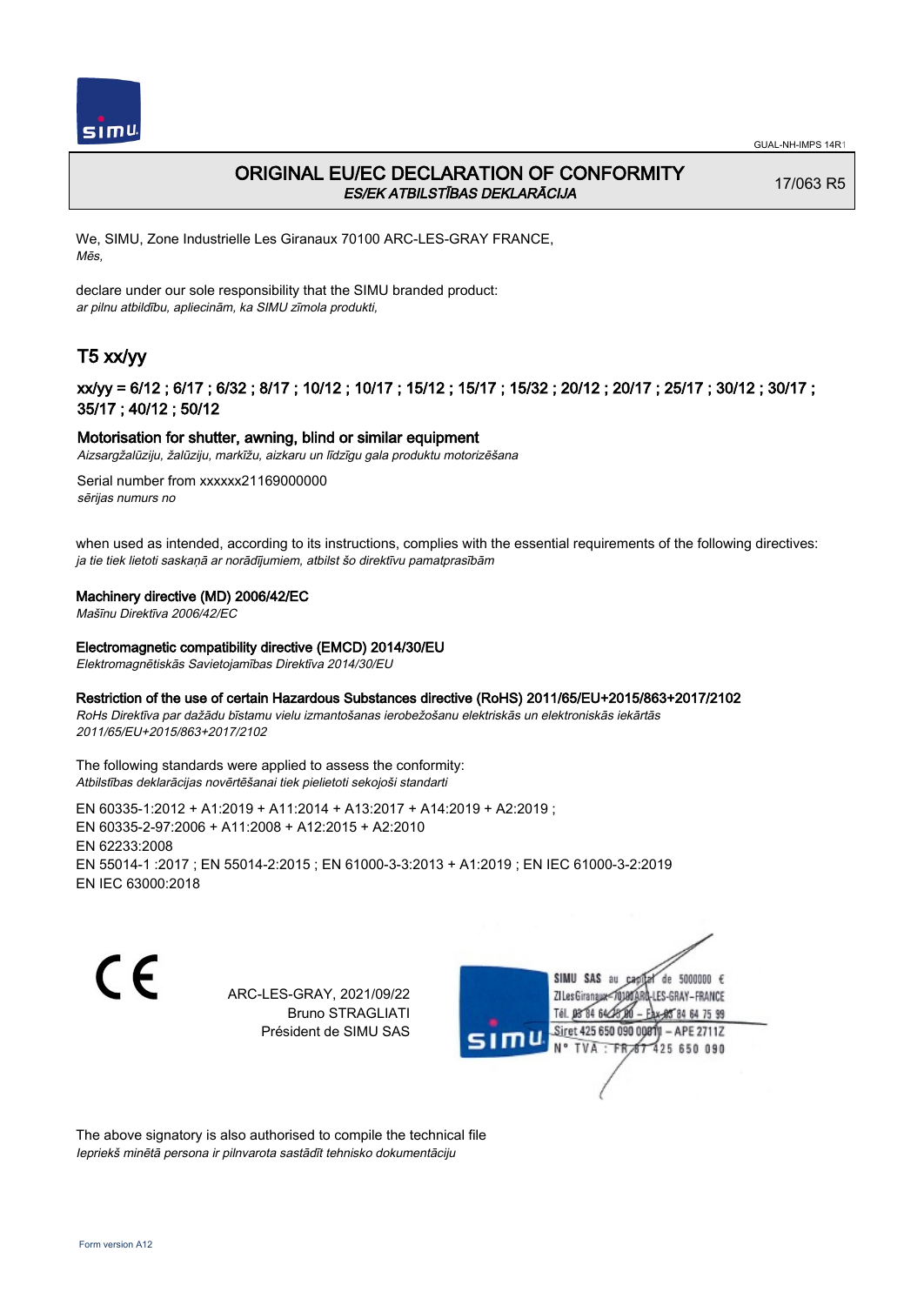

# ORIGINAL EU/EC DECLARATION OF CONFORMITY OORSPRONKELIJKE EU/EG-CONFORMITEITSVERKLARING

17/063 R5

We, SIMU, Zone Industrielle Les Giranaux 70100 ARC-LES-GRAY FRANCE, Wij,

declare under our sole responsibility that the SIMU branded product: verklaren op eigen verantwoordelijkheid dat het produkt van het SIMU

# T5 xx/yy

## xx/yy = 6/12 ; 6/17 ; 6/32 ; 8/17 ; 10/12 ; 10/17 ; 15/12 ; 15/17 ; 15/32 ; 20/12 ; 20/17 ; 25/17 ; 30/12 ; 30/17 ; 35/17 ; 40/12 ; 50/12

### Motorisation for shutter, awning, blind or similar equipment

Motorisatie voor rolluiken, zonwering, screens of gelijkaardige toepassingen

Serial number from xxxxxx21169000000 Serienummer van

when used as intended, according to its instructions, complies with the essential requirements of the following directives: wanneer gebruikt voor de juiste toepassing voldoet aan de essentiële eisen van de volgende richtlijnen

### Machinery directive (MD) 2006/42/EC

Machinerichtlijn 2006/42/EC

### Electromagnetic compatibility directive (EMCD) 2014/30/EU

Richtlijn elektromagnetische compatibiliteit 2014/30/EU

### Restriction of the use of certain Hazardous Substances directive (RoHS) 2011/65/EU+2015/863+2017/2102

RoHS Richtlijn 2011/65/EU+2015/863+2017/2102

The following standards were applied to assess the conformity: De volgende referentiestandaarden worden toegepast om de overeenstemming te evalueren

EN 60335‑1:2012 + A1:2019 + A11:2014 + A13:2017 + A14:2019 + A2:2019 ; EN 60335‑2‑97:2006 + A11:2008 + A12:2015 + A2:2010 EN 62233:2008 EN 55014‑1 :2017 ; EN 55014‑2:2015 ; EN 61000‑3‑3:2013 + A1:2019 ; EN IEC 61000‑3‑2:2019 EN IEC 63000:2018

C F

ARC-LES-GRAY, 2021/09/22 Bruno STRAGLIATI Président de SIMU SAS



The above signatory is also authorised to compile the technical file

De bovengenoemde persoon is ook bevoegd om het technisch dossier samen te stellen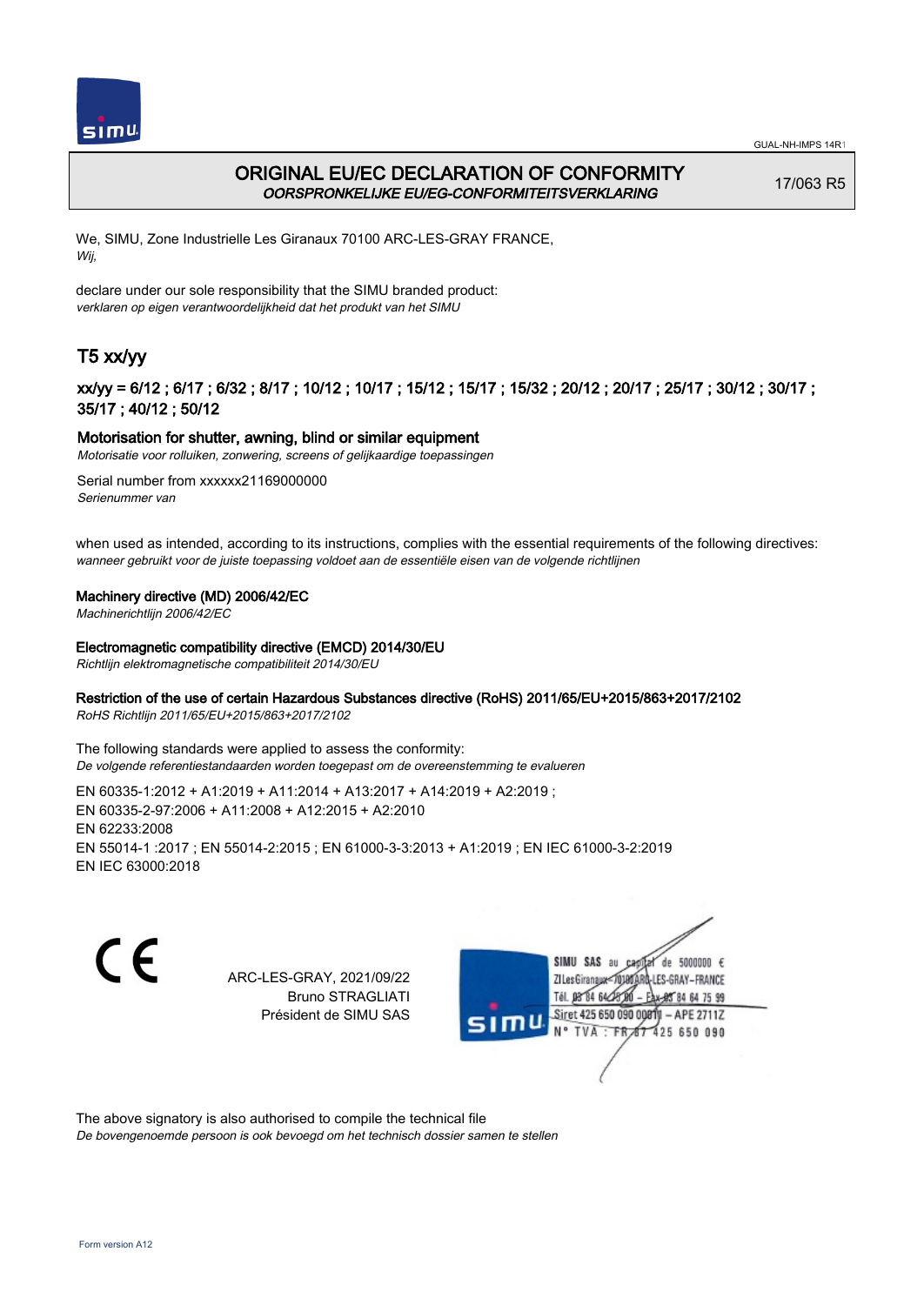

# ORIGINAL EU/EC DECLARATION OF CONFORMITY ORIGINAL EU / CE - ERKLÆRING

17/063 R5

We, SIMU, Zone Industrielle Les Giranaux 70100 ARC-LES-GRAY FRANCE, Vi,

declare under our sole responsibility that the SIMU branded product: erklærer under vårt eneansvar at SIMU merket produkt

# T5 xx/yy

## xx/yy = 6/12 ; 6/17 ; 6/32 ; 8/17 ; 10/12 ; 10/17 ; 15/12 ; 15/17 ; 15/32 ; 20/12 ; 20/17 ; 25/17 ; 30/12 ; 30/17 ; 35/17 ; 40/12 ; 50/12

### Motorisation for shutter, awning, blind or similar equipment

Motorisering for marksier, screens, persienner eller lignende utstyr

Serial number from xxxxxx21169000000 Serienummer fra

when used as intended, according to its instructions, complies with the essential requirements of the following directives: når de brukes som forutsatt, i henhold til sin instruks, i samsvar med de grunnlegende kravene i følgende direktiver

### Machinery directive (MD) 2006/42/EC

Maskindirektivet 2006/42/EC

### Electromagnetic compatibility directive (EMCD) 2014/30/EU

EMC-dirketivet 2014/30/EU

### Restriction of the use of certain Hazardous Substances directive (RoHS) 2011/65/EU+2015/863+2017/2102

RoHS-direktivet 2011/65/EU+2015/863+2017/2102

The following standards were applied to assess the conformity: Følgende referansestandarder ble brukt for å vurdere samsvar

EN 60335‑1:2012 + A1:2019 + A11:2014 + A13:2017 + A14:2019 + A2:2019 ; EN 60335‑2‑97:2006 + A11:2008 + A12:2015 + A2:2010 EN 62233:2008 EN 55014‑1 :2017 ; EN 55014‑2:2015 ; EN 61000‑3‑3:2013 + A1:2019 ; EN IEC 61000‑3‑2:2019 EN IEC 63000:2018

 $\epsilon$ 

ARC-LES-GRAY, 2021/09/22 Bruno STRAGLIATI Président de SIMU SAS



The above signatory is also authorised to compile the technical file Ovennevnte underskrevet fullmakt til å utarbeide den tekniske dokumentasjonen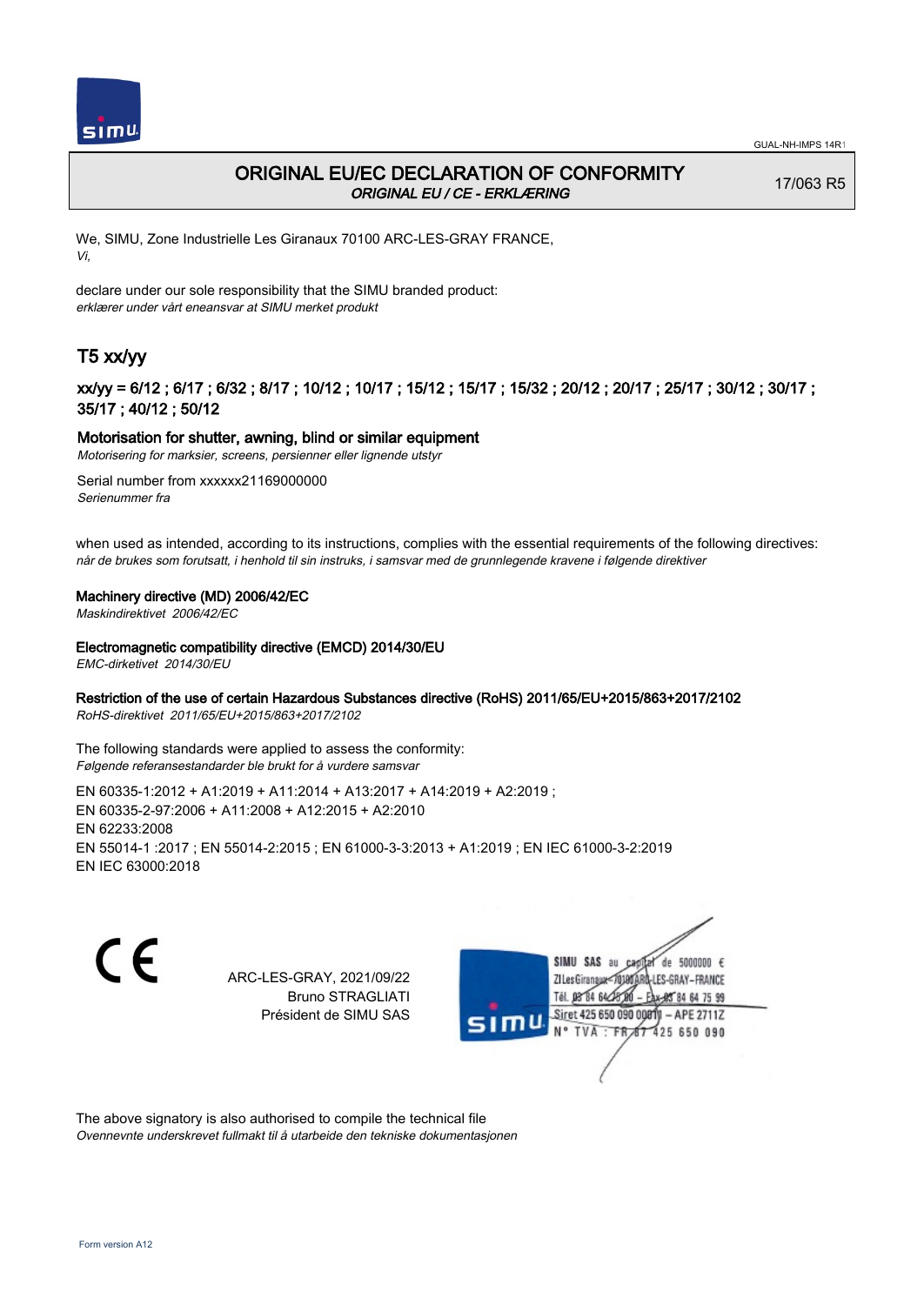

# ORIGINAL EU/EC DECLARATION OF CONFORMITY ORYGINALNA DEKLARACJA ZGODNOŚCI UE/WE

17/063 R5

We, SIMU, Zone Industrielle Les Giranaux 70100 ARC-LES-GRAY FRANCE, My,

declare under our sole responsibility that the SIMU branded product: deklarujemy z pełną odpowiedzialnością, że produkt oznaczony marką SIMU

# T5 xx/yy

## xx/yy = 6/12 ; 6/17 ; 6/32 ; 8/17 ; 10/12 ; 10/17 ; 15/12 ; 15/17 ; 15/32 ; 20/12 ; 20/17 ; 25/17 ; 30/12 ; 30/17 ; 35/17 ; 40/12 ; 50/12

### Motorisation for shutter, awning, blind or similar equipment

Wyposażenie w napęd rolety, markizy, osłony przeciwsłonecznej lub podobnego urządzenia

Serial number from xxxxxx21169000000 z numerem seryjnym od

when used as intended, according to its instructions, complies with the essential requirements of the following directives: gdy jest używany zgodnie z przeznaczeniem i instrukcjami, spełnia podstawowe wymagania następujących Dyrektyw

### Machinery directive (MD) 2006/42/EC

Dyrektywa maszynowa 2006/42/EC

### Electromagnetic compatibility directive (EMCD) 2014/30/EU

Dyrektywa kompatybilności elektromagnetycznej 2014/30/EU

### Restriction of the use of certain Hazardous Substances directive (RoHS) 2011/65/EU+2015/863+2017/2102

Dyrektywa RoHS 2011/65/EU+2015/863+2017/2102

The following standards were applied to assess the conformity: Do oceny zgodności zostały zastosowane następujące normy

EN 60335‑1:2012 + A1:2019 + A11:2014 + A13:2017 + A14:2019 + A2:2019 ; EN 60335‑2‑97:2006 + A11:2008 + A12:2015 + A2:2010 EN 62233:2008 EN 55014‑1 :2017 ; EN 55014‑2:2015 ; EN 61000‑3‑3:2013 + A1:2019 ; EN IEC 61000‑3‑2:2019 EN IEC 63000:2018

C F

ARC-LES-GRAY, 2021/09/22 Bruno STRAGLIATI Président de SIMU SAS



The above signatory is also authorised to compile the technical file

Osoba wskazana powyżej jest również upoważniony do przygotowania dokumentacji technicznej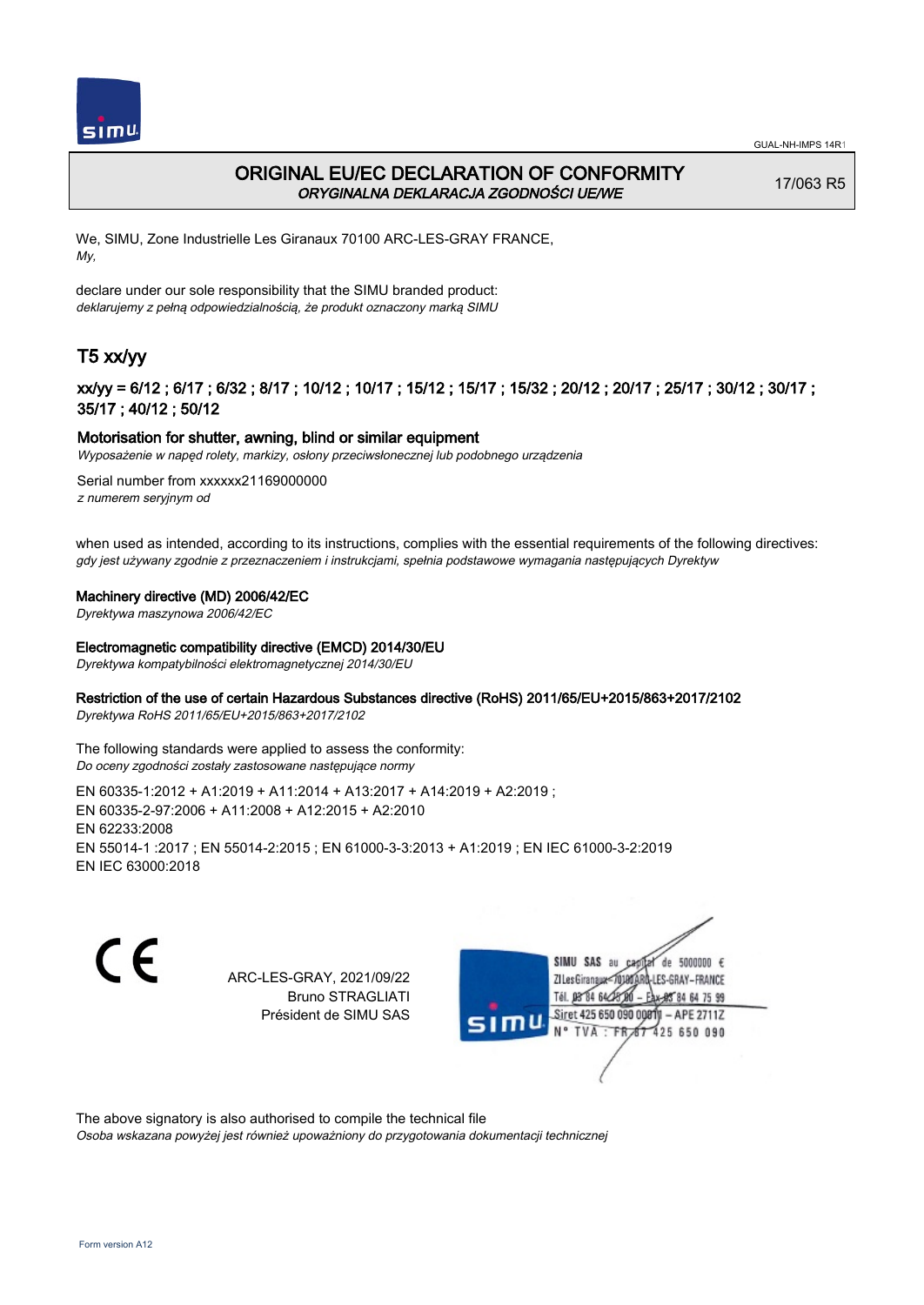



## ORIGINAL EU/EC DECLARATION OF CONFORMITY DECLARAÇÃO UE/CE DE CONFORMIDADE ORIGINAL

17/063 R5

We, SIMU, Zone Industrielle Les Giranaux 70100 ARC-LES-GRAY FRANCE, Nós,

declare under our sole responsibility that the SIMU branded product: declaramos sob nossa única responsabilidade que o dispositivo marca SIMU

# T5 xx/yy

## xx/yy = 6/12 ; 6/17 ; 6/32 ; 8/17 ; 10/12 ; 10/17 ; 15/12 ; 15/17 ; 15/32 ; 20/12 ; 20/17 ; 25/17 ; 30/12 ; 30/17 ; 35/17 ; 40/12 ; 50/12

### Motorisation for shutter, awning, blind or similar equipment

Motorização para toldo, persiana, estore, cortina ou equipamento parecido

Serial number from xxxxxx21169000000 Número de série desde

when used as intended, according to its instructions, complies with the essential requirements of the following directives: Quando utilizado de acordo com sua a aplicação, segundo as suas instruções, cumpre os requisitos essenciais das seguintes diretivas

### Machinery directive (MD) 2006/42/EC

Diretiva Máquinas 2006/42/EC

#### Electromagnetic compatibility directive (EMCD) 2014/30/EU

Diretiva compatibilidade electromagnética 2014/30/EU

### Restriction of the use of certain Hazardous Substances directive (RoHS) 2011/65/EU+2015/863+2017/2102

Diretiva RoHS 2011/65/EU+2015/863+2017/2102

The following standards were applied to assess the conformity: As normas de referência apresentadas em seguida foram aplicadas para avaliar a conformidade

EN 60335‑1:2012 + A1:2019 + A11:2014 + A13:2017 + A14:2019 + A2:2019 ; EN 60335‑2‑97:2006 + A11:2008 + A12:2015 + A2:2010 EN 62233:2008 EN 55014‑1 :2017 ; EN 55014‑2:2015 ; EN 61000‑3‑3:2013 + A1:2019 ; EN IEC 61000‑3‑2:2019 EN IEC 63000:2018

C F

ARC-LES-GRAY, 2021/09/22 Bruno STRAGLIATI Président de SIMU SAS



The above signatory is also authorised to compile the technical file

A pessoa nomeada acima também está autorizada a compilar o processo técnico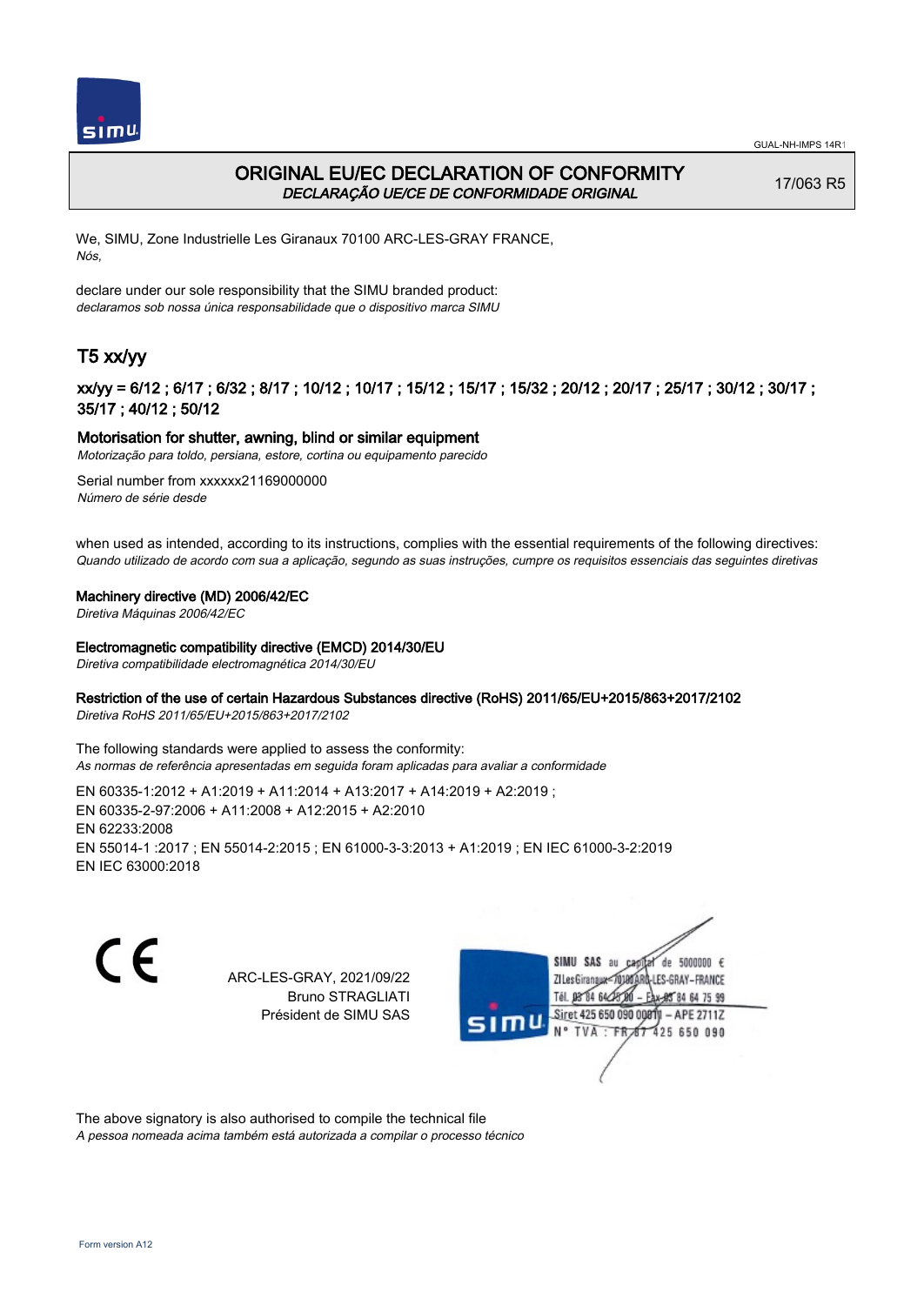



## ORIGINAL EU/EC DECLARATION OF CONFORMITY ORIGINAL EU/EC DECLARAIE DE CONFORMITATE

17/063 R5

We, SIMU, Zone Industrielle Les Giranaux 70100 ARC-LES-GRAY FRANCE, Noi,

declare under our sole responsibility that the SIMU branded product: declarăm pe propria răspundere că produsele marca SIMU

# T5 xx/yy

## xx/yy = 6/12 ; 6/17 ; 6/32 ; 8/17 ; 10/12 ; 10/17 ; 15/12 ; 15/17 ; 15/32 ; 20/12 ; 20/17 ; 25/17 ; 30/12 ; 30/17 ; 35/17 ; 40/12 ; 50/12

### Motorisation for shutter, awning, blind or similar equipment

Motorizări pentru rulou, marchiză, perdea sau echipament similar

Serial number from xxxxxx21169000000 Numărul de serie din

when used as intended, according to its instructions, complies with the essential requirements of the following directives: utilizate conform destinaiei lor, aa cum este descris în manualul de utilizare, sunt în conformitate cu cerinele eseniale ale următoarelor directive

### Machinery directive (MD) 2006/42/EC

Directiva privind echipamentele tehnice 2006/42/EC

## Electromagnetic compatibility directive (EMCD) 2014/30/EU

Directiva privind compatibilitatea electromagnetică 2014/30/EU

### Restriction of the use of certain Hazardous Substances directive (RoHS) 2011/65/EU+2015/863+2017/2102

Directiva RoHS 2011/65/EU+2015/863+2017/2102

The following standards were applied to assess the conformity: Următoarele standarde de referină au fost aplicate pentru respectarea conformităii

EN 60335‑1:2012 + A1:2019 + A11:2014 + A13:2017 + A14:2019 + A2:2019 ; EN 60335‑2‑97:2006 + A11:2008 + A12:2015 + A2:2010 EN 62233:2008 EN 55014‑1 :2017 ; EN 55014‑2:2015 ; EN 61000‑3‑3:2013 + A1:2019 ; EN IEC 61000‑3‑2:2019 EN IEC 63000:2018

C F

ARC-LES-GRAY, 2021/09/22 Bruno STRAGLIATI Président de SIMU SAS

SIMU SAS de 5000000 € **ZI Les Giranaux** ES-GRAY-FRANCE 64 75 99 Siret 425 650 090 00811  $-$  APE 2711Z 425 650 090

The above signatory is also authorised to compile the technical file Semnatarul de mai sus este, de asemenea, autorizat să întocmească dosarul tehnic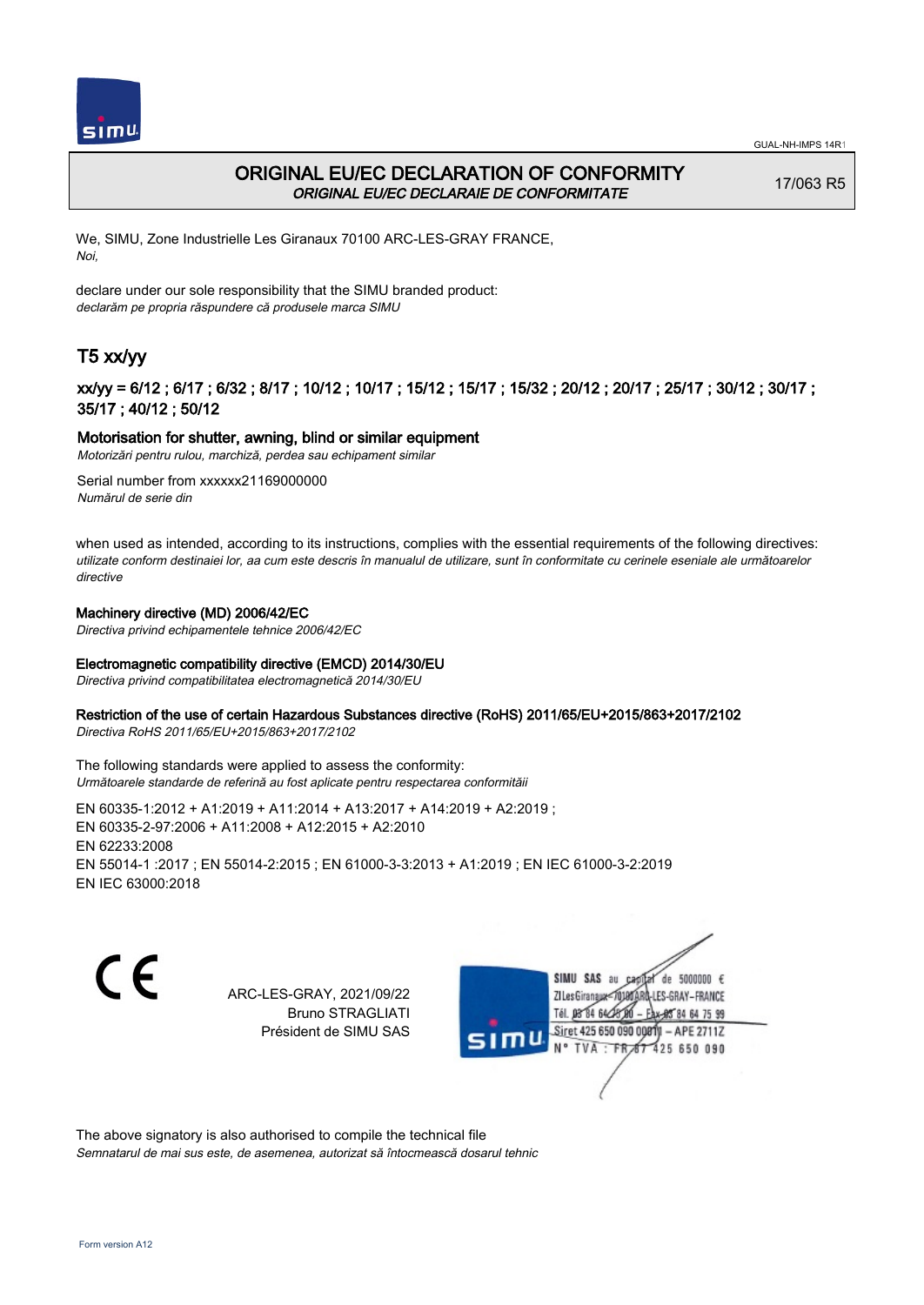

# ORIGINAL EU/EC DECLARATION OF CONFORMITY ORIGINAL EU/EG-FÖRSÄKRAN OM ÖVERENSSTÄMMELSE

17/063 R5

We, SIMU, Zone Industrielle Les Giranaux 70100 ARC-LES-GRAY FRANCE, Vi,

declare under our sole responsibility that the SIMU branded product: försäkrar på eget ansvar att produkten av varumärket SIMU

# T5 xx/yy

## xx/yy = 6/12 ; 6/17 ; 6/32 ; 8/17 ; 10/12 ; 10/17 ; 15/12 ; 15/17 ; 15/32 ; 20/12 ; 20/17 ; 25/17 ; 30/12 ; 30/17 ; 35/17 ; 40/12 ; 50/12

## Motorisation for shutter, awning, blind or similar equipment

Motorisering för jalusi, markis, rullgardin eller liknande produkter

Serial number from xxxxxx21169000000 Serienumret från

when used as intended, according to its instructions, complies with the essential requirements of the following directives: uppfyller de grundläggande kraven i följande direktiv när den används på det sätt som avses, i enlighet med bruksanvisningen

### Machinery directive (MD) 2006/42/EC

Maskindirektivet 2006/42/EC

### Electromagnetic compatibility directive (EMCD) 2014/30/EU

EMC-direktivet 2014/30/EU

## Restriction of the use of certain Hazardous Substances directive (RoHS) 2011/65/EU+2015/863+2017/2102

RoHS-direktivet 2011/65/EU+2015/863+2017/2102

The following standards were applied to assess the conformity: Följande referensnormer har tillämpats för att göra en bedömning av överensstämmelsen

EN 60335‑1:2012 + A1:2019 + A11:2014 + A13:2017 + A14:2019 + A2:2019 ; EN 60335‑2‑97:2006 + A11:2008 + A12:2015 + A2:2010 EN 62233:2008 EN 55014‑1 :2017 ; EN 55014‑2:2015 ; EN 61000‑3‑3:2013 + A1:2019 ; EN IEC 61000‑3‑2:2019 EN IEC 63000:2018

 $\epsilon$ 

ARC-LES-GRAY, 2021/09/22 Bruno STRAGLIATI Président de SIMU SAS



The above signatory is also authorised to compile the technical file

Den person som anges ovan är också behörig att ställa samman den tekniska dokumentationen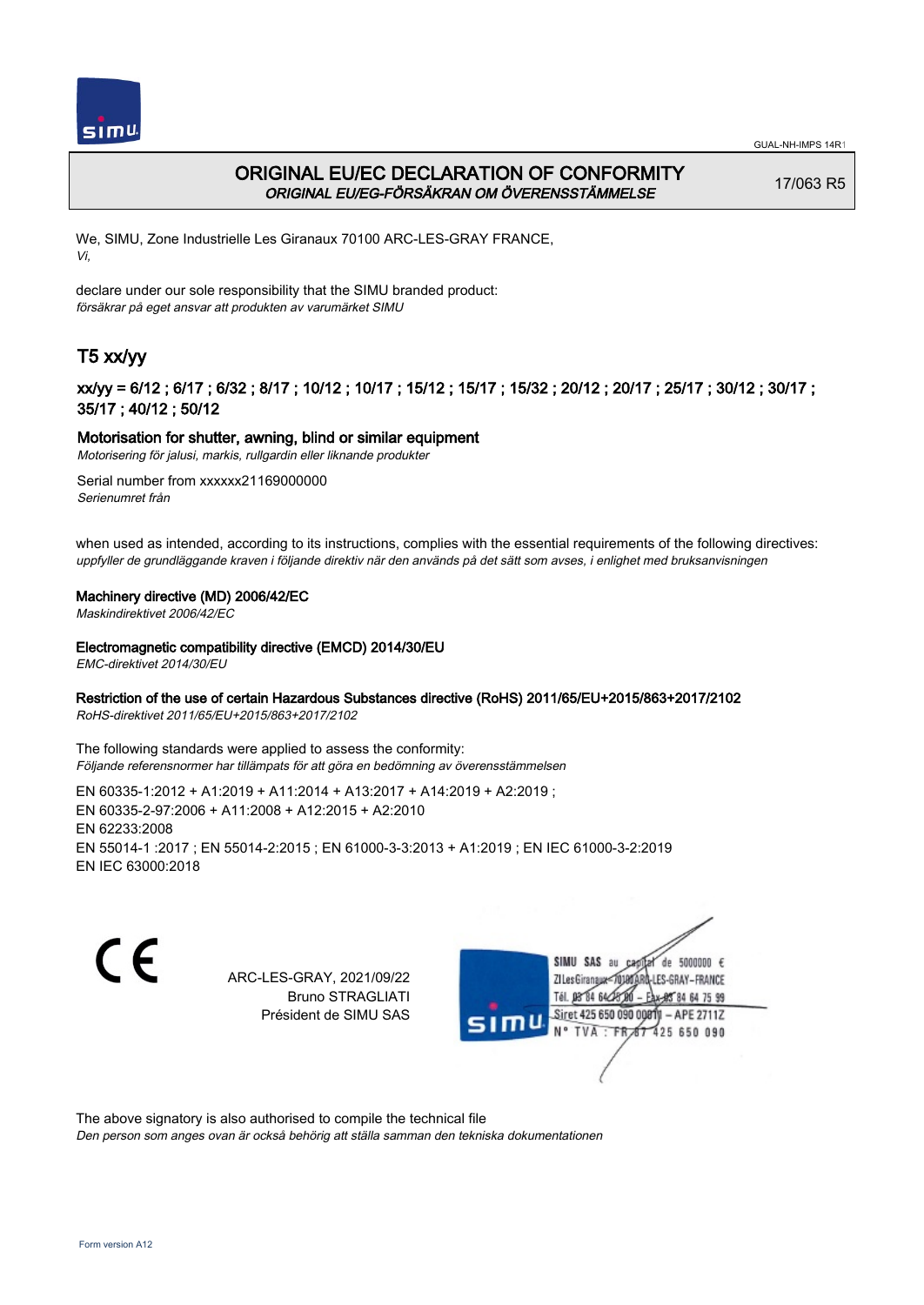

# ORIGINAL EU/EC DECLARATION OF CONFORMITY ORIGINÁLNE VYHLÁSENIE EU/ES O ZHODE

17/063 R5

We, SIMU, Zone Industrielle Les Giranaux 70100 ARC-LES-GRAY FRANCE, My,

declare under our sole responsibility that the SIMU branded product: vyhlasujeme na svoju výlučnú zodpovednosť, že výrobok značky SIMU

# T5 xx/yy

## xx/yy = 6/12 ; 6/17 ; 6/32 ; 8/17 ; 10/12 ; 10/17 ; 15/12 ; 15/17 ; 15/32 ; 20/12 ; 20/17 ; 25/17 ; 30/12 ; 30/17 ; 35/17 ; 40/12 ; 50/12

### Motorisation for shutter, awning, blind or similar equipment

Pohon pre rolety, markízy, clony alebo podobné zariadenia

Serial number from xxxxxx21169000000 Seriové číslo od

when used as intended, according to its instructions, complies with the essential requirements of the following directives: ak je používaný v súlade s účelom použitia a s návodom, spĺňa základné požiadavky týchto smerníc

### Machinery directive (MD) 2006/42/EC

Smernica o strojových zariadeniach 2006/42/EC

### Electromagnetic compatibility directive (EMCD) 2014/30/EU

Smernica o elektromagnetickej kompatibilite 2014/30/EU

#### Restriction of the use of certain Hazardous Substances directive (RoHS) 2011/65/EU+2015/863+2017/2102

Smernica o obmedzení používania určitých nebezpečných látok v elektrických a elektronických zariadeniach 2011/65/EU+2015/863+2017/2102

#### The following standards were applied to assess the conformity: Pre posúdenie zhody boli použité následujúce normy

EN 60335‑1:2012 + A1:2019 + A11:2014 + A13:2017 + A14:2019 + A2:2019 ; EN 60335‑2‑97:2006 + A11:2008 + A12:2015 + A2:2010 EN 62233:2008 EN 55014‑1 :2017 ; EN 55014‑2:2015 ; EN 61000‑3‑3:2013 + A1:2019 ; EN IEC 61000‑3‑2:2019 EN IEC 63000:2018

C F

ARC-LES-GRAY, 2021/09/22 Bruno STRAGLIATI Président de SIMU SAS

SIMU SAS de 5000000  $\epsilon$ **ZILes Giranaux** ES-GRAY-FRANCE 64 75 99 Siret 425 650 090 00811  $-$  APE 2711Z 425 650 090

The above signatory is also authorised to compile the technical file uvedená osoba je tiež osoba zodpovedná za vypracovanie technickej dokumentácie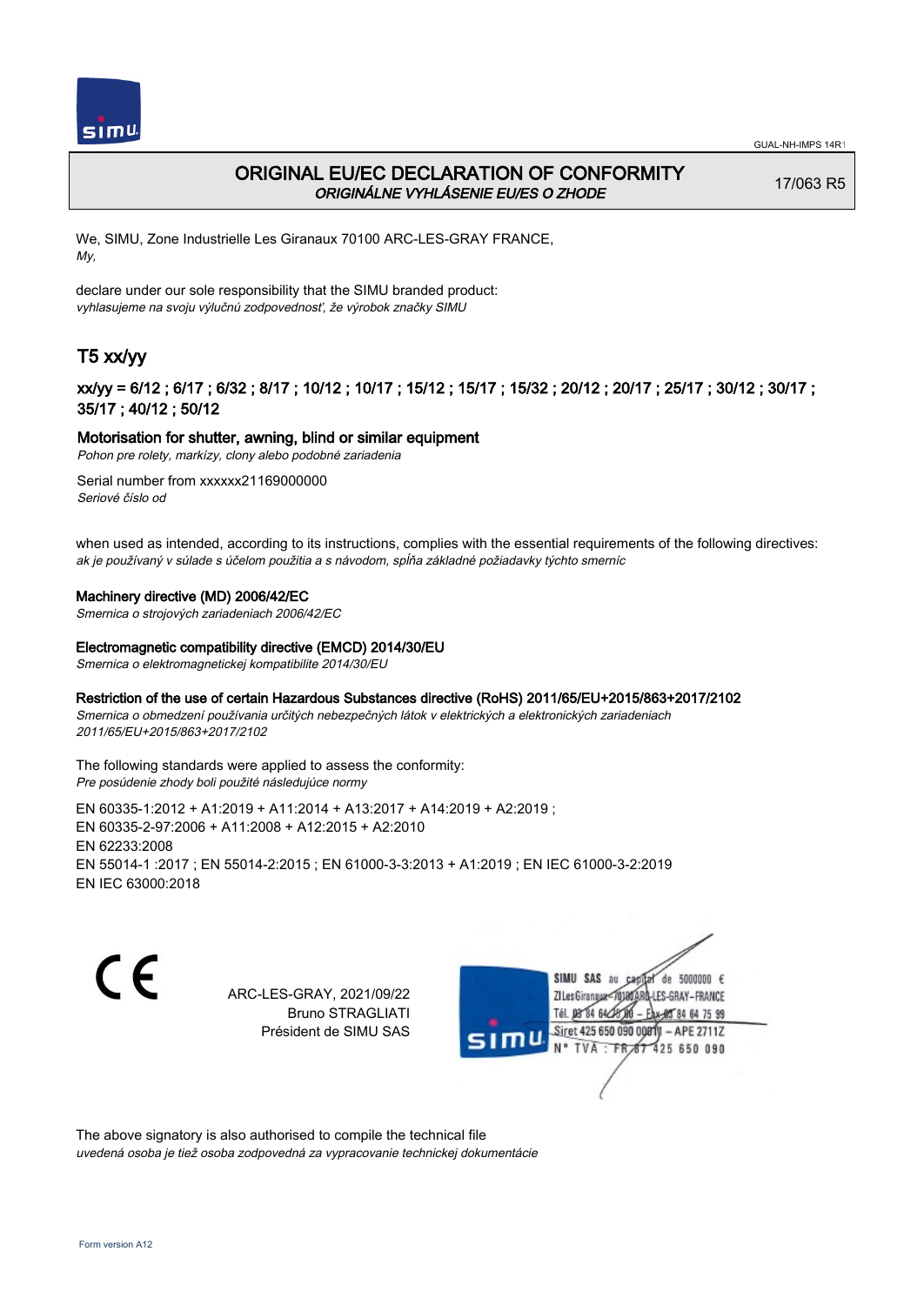



# ORIGINAL EU/EC DECLARATION OF CONFORMITY IZJAVA O SKLADNOSTI / IZJAVA O LASTNOSTIH

17/063 R5

We, SIMU, Zone Industrielle Les Giranaux 70100 ARC-LES-GRAY FRANCE, Mi,

declare under our sole responsibility that the SIMU branded product: S polno odgovornostjo izjavljamo, da izdelki blagovne znamke SIMU

# T5 xx/yy

## xx/yy = 6/12 ; 6/17 ; 6/32 ; 8/17 ; 10/12 ; 10/17 ; 15/12 ; 15/17 ; 15/32 ; 20/12 ; 20/17 ; 25/17 ; 30/12 ; 30/17 ; 35/17 ; 40/12 ; 50/12

## Motorisation for shutter, awning, blind or similar equipment

Motorizacija rolet, žaluzij, senčnikov in podobne opreme

Serial number from xxxxxx21169000000 'Serijska številka

when used as intended, according to its instructions, complies with the essential requirements of the following directives: ko se uporabljajo v skladu z namembnostjo in navodili, ustrezajo bistvenim zahtevam naslednjih direktiv

### Machinery directive (MD) 2006/42/EC

Direktiva o strojih 2006/42/EC

### Electromagnetic compatibility directive (EMCD) 2014/30/EU

Direktiva o elektromagnetni združljivosti 2014/30/EU

## Restriction of the use of certain Hazardous Substances directive (RoHS) 2011/65/EU+2015/863+2017/2102

Direktiva RoHS 2011/65/EU+2015/863+2017/2102

The following standards were applied to assess the conformity: Za preverjanje skladnosti so bili uporabljeni naslednji standardi

EN 60335‑1:2012 + A1:2019 + A11:2014 + A13:2017 + A14:2019 + A2:2019 ; EN 60335‑2‑97:2006 + A11:2008 + A12:2015 + A2:2010 EN 62233:2008 EN 55014‑1 :2017 ; EN 55014‑2:2015 ; EN 61000‑3‑3:2013 + A1:2019 ; EN IEC 61000‑3‑2:2019 EN IEC 63000:2018

C F

ARC-LES-GRAY, 2021/09/22 Bruno STRAGLIATI Président de SIMU SAS



The above signatory is also authorised to compile the technical file Podpisnik, naveden zgoraj, je pooblaščen tudi za pripravo tehnične dokumentacije